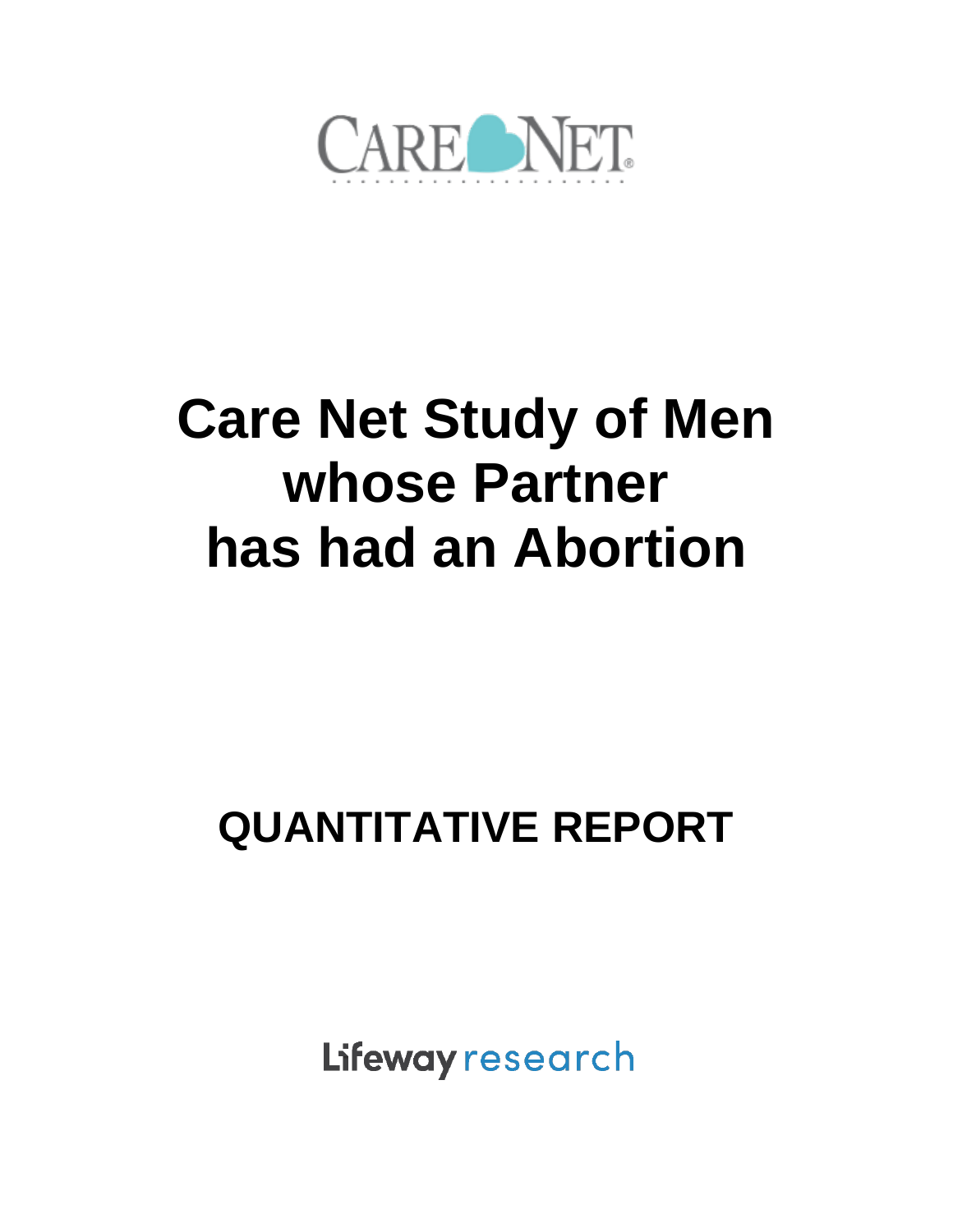# **Table of Contents**

|                                               | Page |
|-----------------------------------------------|------|
| <b>Executive Summary</b>                      | 3    |
| Methodology                                   | 5    |
| <b>Quantitative Findings</b>                  |      |
| Men's Influence on their Partner/Spouse       |      |
| Influences on Men                             | 14   |
| Church Attendance of Men whose Partner/Spouse |      |
| has had an Abortion                           | 22   |
| Perceptions of Pastors and the Church         | 26   |
| <b>Current Religious Preference</b>           | 31   |
|                                               |      |

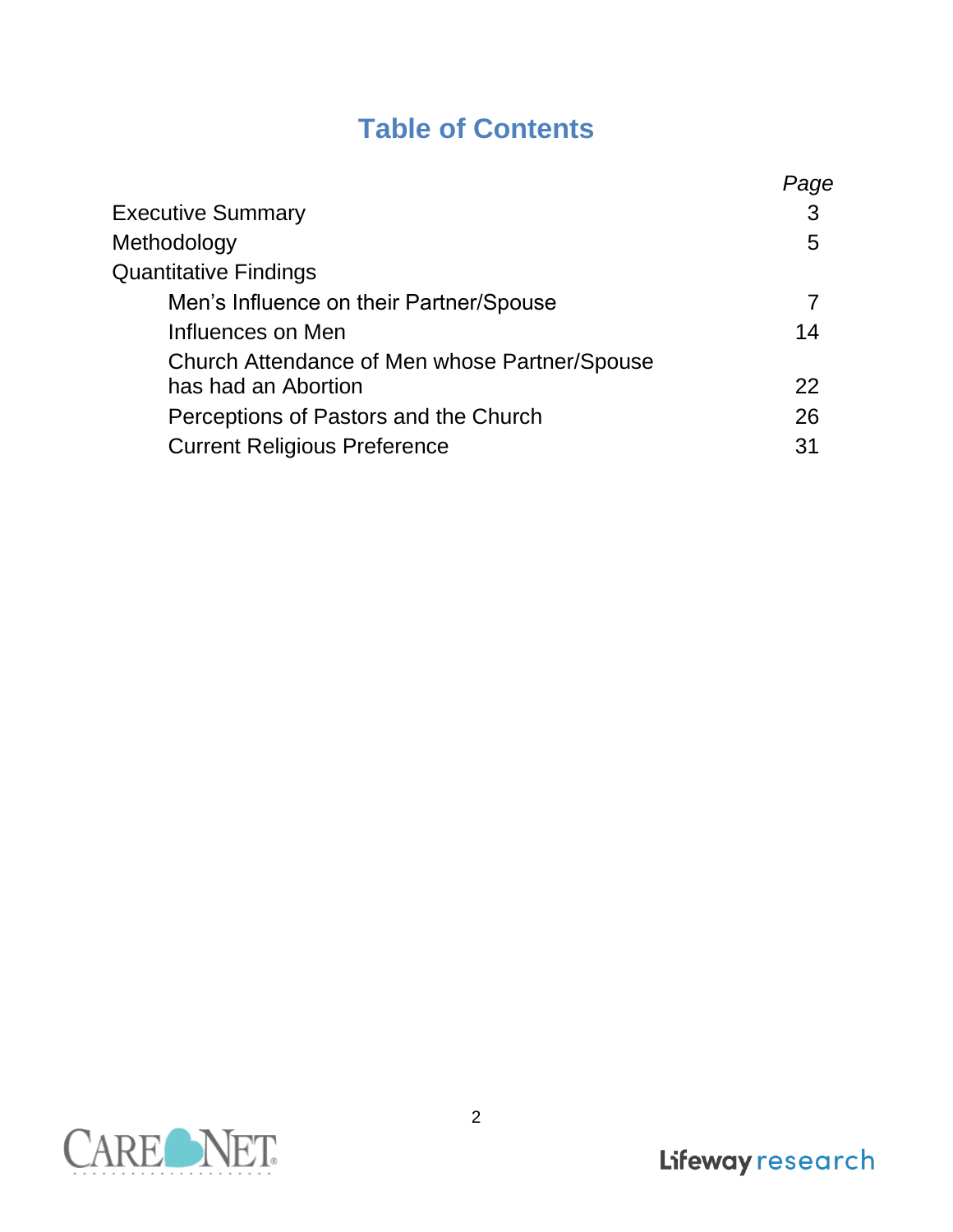# **Executive Summary**

#### **Men's Influence on their Partner/Spouse**

- 38% of men whose partner later has an abortion say that they were the most influential on her decision followed by a medical professional (18%) and her mother (14%).
- 3 in 4 men who know of their partner's pregnancy also discussed it with their partner prior to the abortion decision.
- Men more often respond by influencing their partner to have an abortion (42%) than not to have one (27%).
- A sizeable portion of men (31%) do not give her any advice.
- Men who stay silent about the abortion decision primarily believed it was their partner's choice or were ready to support her either way.
- Among men who suggest their partner have an abortion, the most common reasons are that they could not afford a child (46%), was not ready to be a father (39%), and there were already enough kids (29%).

#### **Influences on Men**

- Men whose partner later has an abortion often have varying reactions when they find out their partner is pregnant including being nervous (53%), scared (42%), happy (30%), and excited (28%).
- More than 4 in 10 men did not discuss the abortion decision with anyone before it occurred other than the woman he had gotten pregnant.
- The most common people for men to discuss the abortion decision with are medical professionals (29%), friends (29%), and his mother (27%).
- 95% of men indicate they did not discuss the abortion decision with anyone at a local church.
- 54% say they were aware of local pregnancy centers that offered help at the time of the first abortion but only 5% spoke with someone at one.
- 67% say than an abortion is the woman's choice, including 46% who say the man should have some input.
- 40% think society says men should handle an unplanned pregnancy by neither encouraging nor discouraging their partner's decision in any way.

### **Church Attendance of Men whose partner/spouse had an abortion**

- A total of 51% of men were attending a Christian church once a month or more at the time of at least one of their partner's abortions.
- 47% say they were attending religious services at a Christian church at least once a month at the time of the first abortion.
- Among men that were not attending church at the first abortion and whose partner had additional abortions, 30% say they were attending a Christian church once a month or more at the time of a subsequent abortion.
- At the time of this abortion, more men would have expected a negative reaction from a local church than positive including Judgmental (42%), Condemning (30%), or Cold (24%), rather than Helpful (24%), Caring (23%), or Loving (18%).



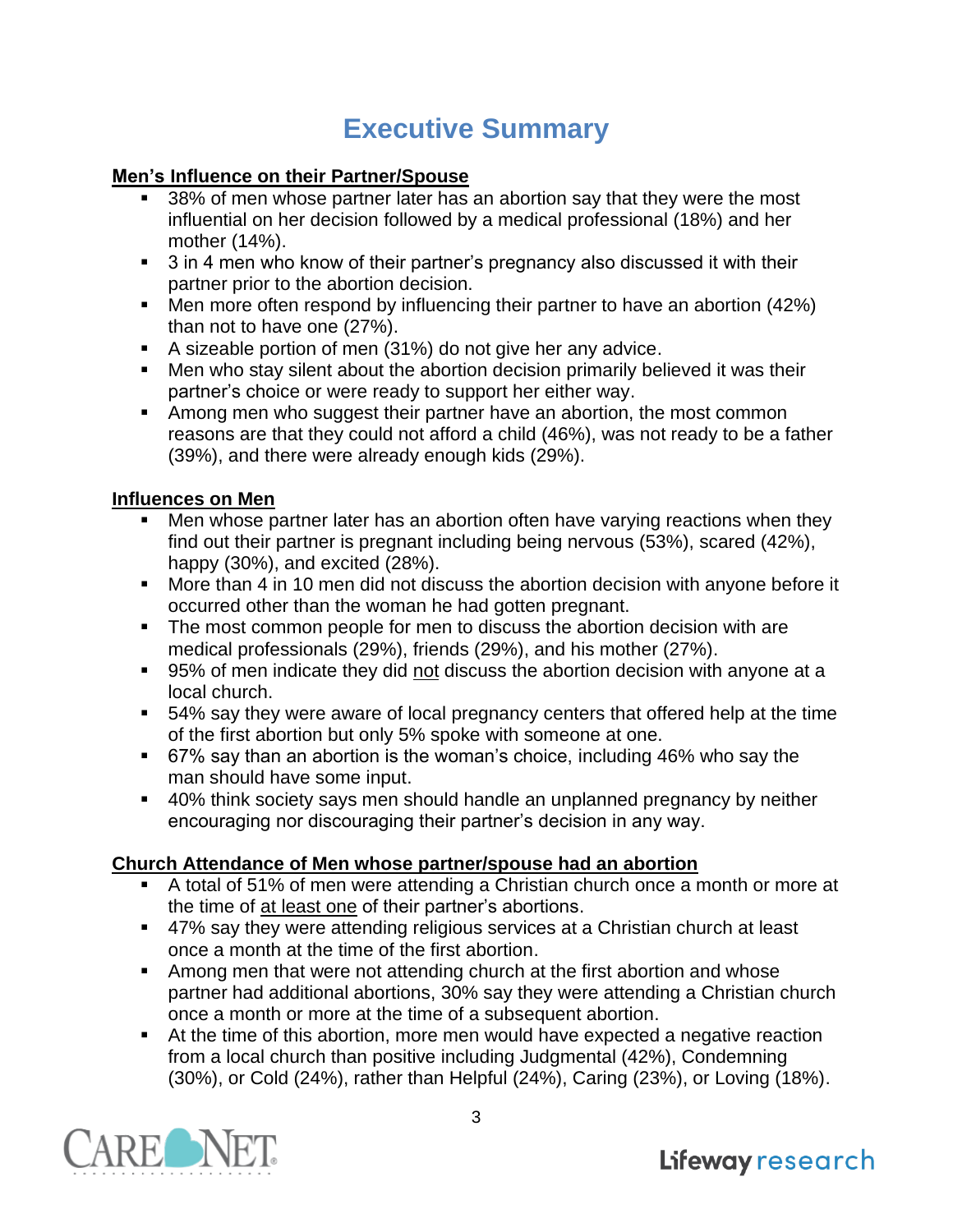#### **Perceptions of Pastors**

- 64% of men whose partner has had an abortion agree someone can talk to a pastor about abortion confidentially.
- 54% of men whose partner has had an abortion believe that pastors' teachings on forgiveness don't seem to apply to terminated pregnancies/abortion.
- 53% of men whose partner has had an abortion agree that pastors are sensitive to the pressures a man faces with an unplanned pregnancy.
- 51% of men whose partner has had an abortion believe that pastors teach that God is willing to forgive past abortion decisions.

#### **Perceptions of the Church**

- 72% of men whose partner has had an abortion believe church members judge unmarried couples who are pregnant.
- 62% of men whose partner has had an abortion believe that churches are prepared to provide support to couples who choose to keep a child resulting from an unplanned pregnancy.
- 57% of men whose partner has had an abortion agree that churches over-simply decisions about pregnancy options.
- 52% of men whose partner has had an abortion agree that churches are a safe place to talk about pregnancy options including parenting, abortion, and adoption.
- 49% of men whose partner has had an abortion would not recommend someone discuss an unplanned pregnancy decision with someone at a local church.

### **Current Religious Preference**

- 68% of men whose partner/ spouse has had an abortion indicate their religious preference is Christian including 36% who are Catholic, 17% Protestant, and 10% Non-denominational.
- 29% of Protestant men whose partner/ spouse has had an abortion indicate they are Baptist.
- 66% of Christian men whose partner has had an abortion say they currently attend religious services at a Christian church at least once a month .
- 45% of churchgoing men whose partner has had an abortion say nobody at their church knows their partner/spouse had an abortion.
- 46% of men whose partner/spouse has had an abortion indicate they are an evangelical or born-again Christian.

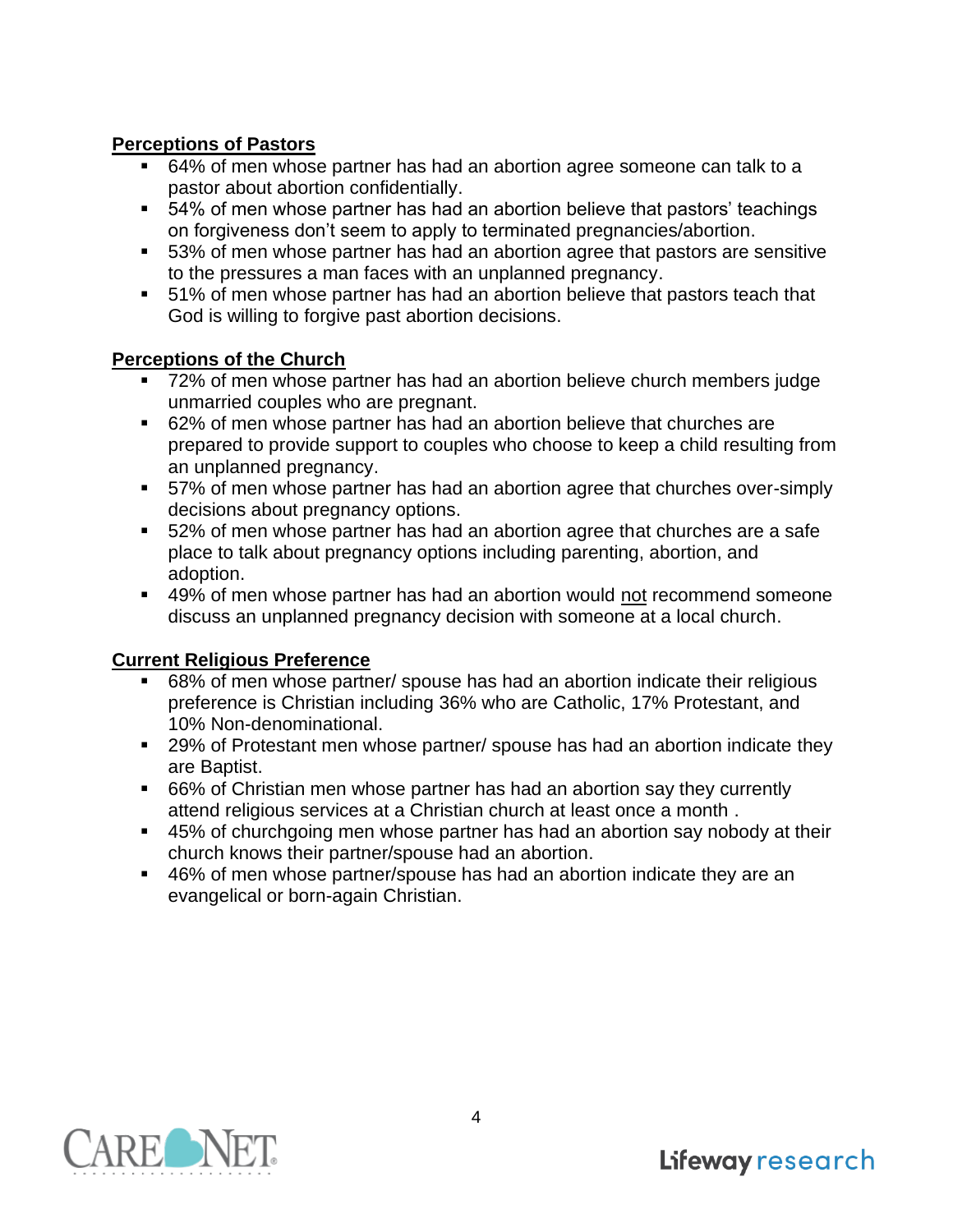# **Methodology**

The Care Net Study of Men whose Partner has had an Abortion was originated and commissioned by Care Net. The objectives of this quantitative study were:

- To measure specifically what percentage of men were attending church at the time their partner/spouse had an abortion,
- To understand men's opinions about the unplanned pregnancy and the influence men have on their partner/spouse to have an abortion, and
- To understand the opinions of men whose partner/spouse has had an abortion regarding how safe, open, and helpful churches are when making a decision about an unwanted pregnancy.

The online survey was conducted by Lifeway Research February 25-March 26, 2021. A demographically balanced online panel was used for interviewing American men age 18+. Quotas and slight weights were used to ensure the sample matched national totals for ethnicity, age, education, and region. The completed sample is 1,000 surveys.

This nationally balanced sample was screened to include only men whose partner/spouse has had an abortion after he had made her pregnant, and he knew about the pregnancy before she had the abortion. (see question below).

Has a female partner or spouse of yours ever had any of the following medical procedures while you were together? (select all that apply)

- ❑ Hysterectomy
- ❑ Tubal ligation (tubes tied)
- ❑ Abortion (after you had made her pregnant)
- ❑ Breast enhancement or reduction
- ❑ Liposuction
- ❑ Cosmetic surgery
- ❑ None of these
- ❑ Prefer not to answer

Did you know about the pregnancy before she had the abortion?

- Yes (for at least one abortion)
- $\bigcirc$  No, I didn't know she was pregnant until after the abortion
- Prefer not to answer

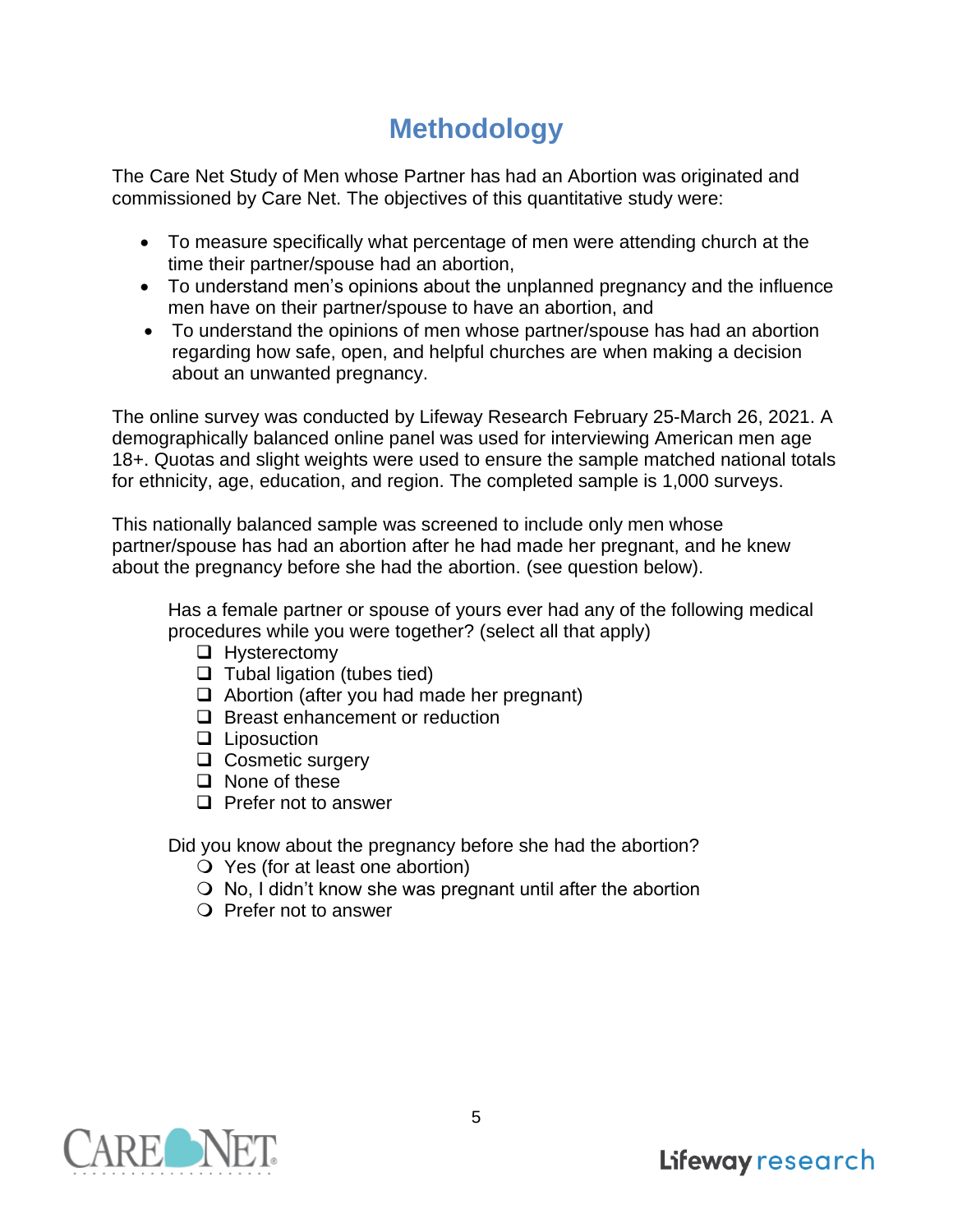While national statistics indicate the actual numbers are higher, 10% of American men are willing to admit on a confidential survey a woman they have gotten pregnant has had an abortion.

Men ages 18-34 (14%) and 35-44 (15%) are more likely to say their partner/spouse has had an abortion than men ages 45-54 (9%) and 55+ (4%). Men with a Bachelor's Degree (14%) or a Graduate Degree (14%) are more likely to say their partner/spouse has had an abortion than those with a High School Degree or less (7%) or Some college (9%). African American (16%) and Hispanic (14%) men are more likely to say their partner/spouse has had an abortion than men who are White (8%) or Other Ethnicities (9%).

8% of American men indicate on a confidential survey they have had a partner or spouse who had an abortion, and he knew about the pregnancy prior to the abortion.

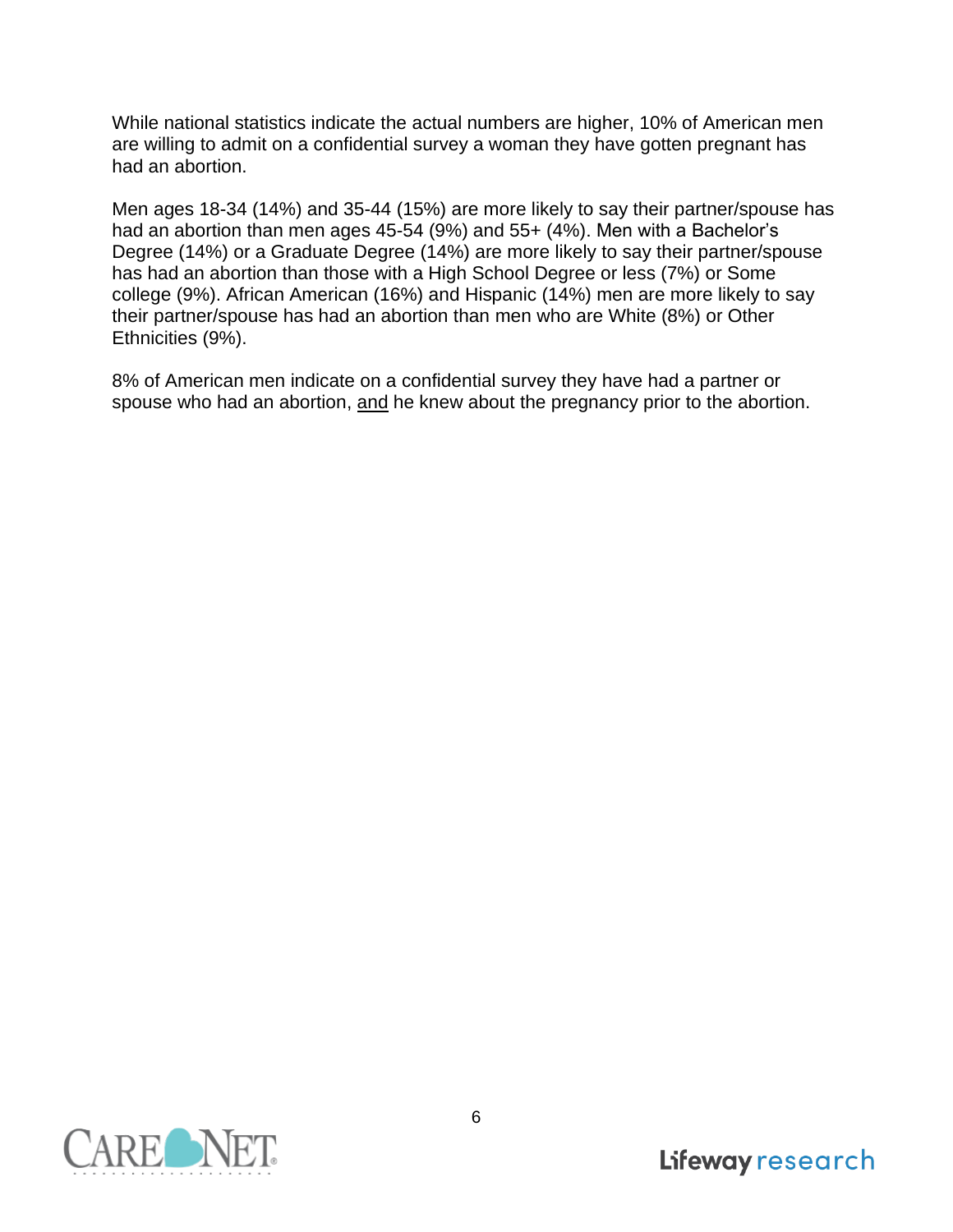# **Quantitative Findings**

## **Men's Influence on their Partner/Spouse**

#### **Men more often respond by influencing their partner to have an abortion than not to have one**

Table 1 – "What was your advice to your partner/spouse regarding her abortion? If she had more than one, respond thinking of the first time.*"* n=983

Among men whose partner has had an abortion

| I strongly urged her to have an abortion     | 12% |
|----------------------------------------------|-----|
| I suggested she have an abortion             | 30% |
| I did not give her any advice                | 31% |
| I suggested she not have an abortion         | 19% |
| I strongly urged her not to have an abortion | ጸ%  |

Those age 55+ are the most likely to select "I did not give her any advice" (46%). Those with a Bachelor's Degree (38%) are more likely to select "I suggested she have an abortion" than those who are High School Graduates or less (23%) or with Some college (26%). Those with a Graduate Degree are the most likely to select "I strongly urged her to have an abortion" (27%). Whites (32%) are more likely to select "I suggested she have an abortion" than African Americans (23%).

Religiously unaffiliated (42%) are more likely to select "I did not give her any advice" than Christians (27%). Catholics are more likely to select "I strongly urged her to have an abortion" than Protestants (18% v. 8%). Protestants are more likely to select "I suggested she not have an abortion" than Catholics (27% v. 19%). Christians that consider themselves evangelical or born again are more likely to select "I strongly urged her to have an abortion" than Other Americans (21% v. 9%).

Those who attended religious services at a Christian church once a month or more at the time of the abortion (22%) are more likely to select "I suggested she not have an abortion" than those who never attended (15%). Those who attended religious services at a Christian church once a month or more at the time of the abortion are the least likely to select "I did not give her any advice" (20%) and the most likely to select "I strongly urged her to have an abortion" (17%).

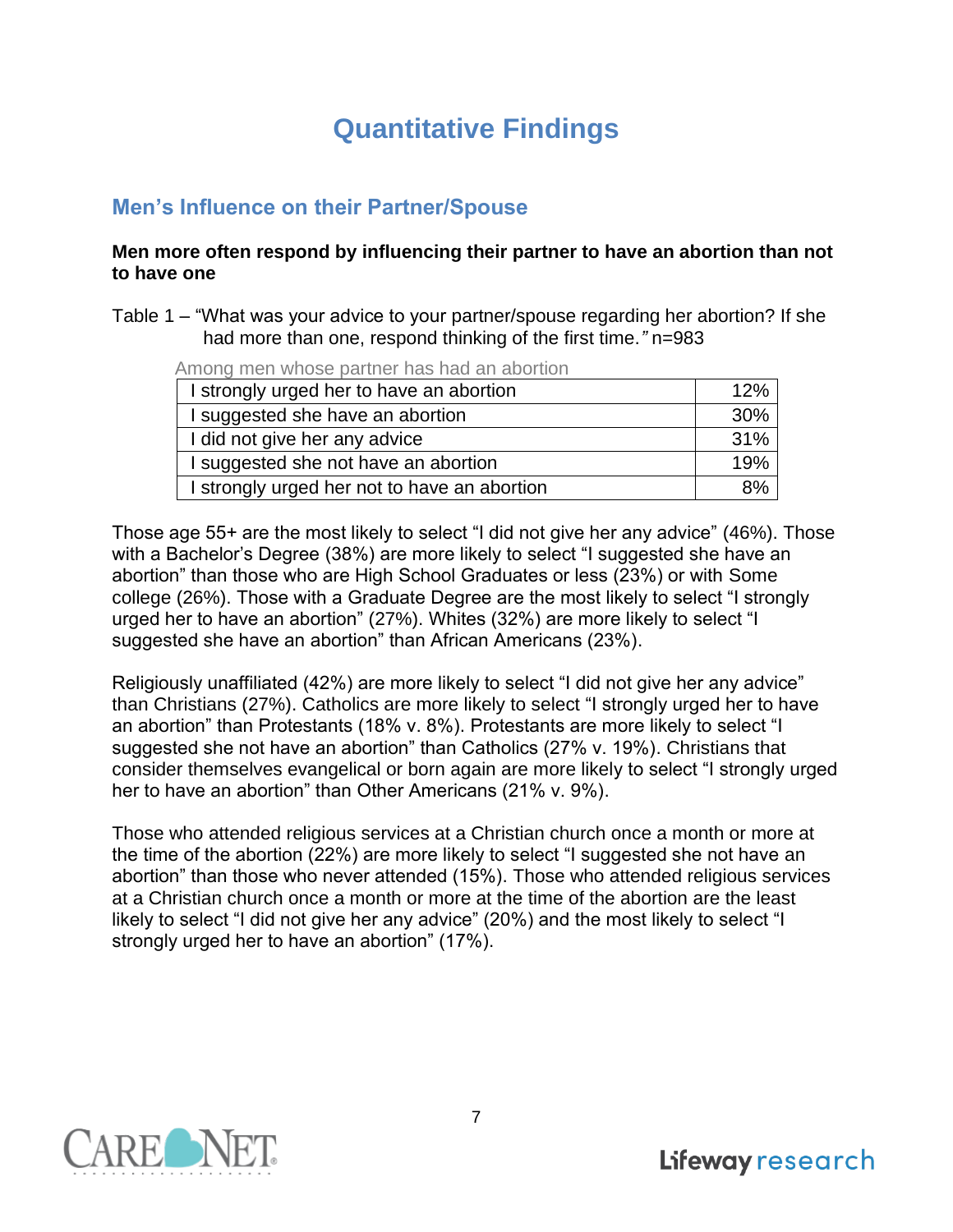**Men who stay silent about the abortion decision primarily believed it was their partner's choice or were ready to support her either way**

Table 2 – "Why did you not give her any advice on this abortion decision? Select all that apply*"* n=273

| ו זווטווע וווטו וואווט עמדט נווטוו פמתווטו ווט מטדוטט וטעמוטוווע ווטו מטטונוטוו |     |
|---------------------------------------------------------------------------------|-----|
| I believed it was her choice                                                    | 63% |
| I was ready to support her either way                                           | 61% |
| I didn't feel like I could say anything                                         | 19% |
| We didn't have that much of a relationship at that point                        | 12% |
| I had no opinion                                                                | 11% |
| Other                                                                           | 3%  |

Among men who gave their partner no advice regarding her abortion

#### **I had no opinion**

Those age 18-34 are the most likely to select (21%). African Americans (17%) and Hispanics (18%) are more likely to select than Whites (6%). Christians (16%) are more likely to select than Religiously unaffiliated (4%). Christians that consider themselves evangelical or born again are more likely to select than Other Americans (24% v. 7%). Those who attended religious services at a Christian church once a month or more at the time of the abortion (17%) are more likely to select than those who attended on holidays or rarely attended (7%).

#### **I believed it was her choice**

Those in the West (72%) are more likely to select than those in the Midwest (56%) Those age 55+ are the least likely to select (49%). Those with a Bachelor's Degree (73%) are more likely to select than those with Some college (54%). Catholics are more likely to select than Protestants (75% v. 50%).

#### **I didn't feel like I could say anything**

Christians (23%) are more likely to select than Religiously unaffiliated (13%). Those who attended religious services at a Christian church once a month or more at the time of the abortion (26%) are more likely to select than those who never attended (14%).

#### **I was ready to support her either way**

Religiously unaffiliated are the most likely to select (74%). Christians that consider themselves evangelical or born again are less likely to select than Other Americans (46% v. 65%).

#### **We didn't have much of a relationship at that point**

Other religions (23%) are more likely to select than Religiously unaffiliated (8%). Those who attended religious services at a Christian church once a month or more at the time of the abortion (16%) and never attended (15%) are more likely to select than those who attended on holidays or rarely attended (6%).

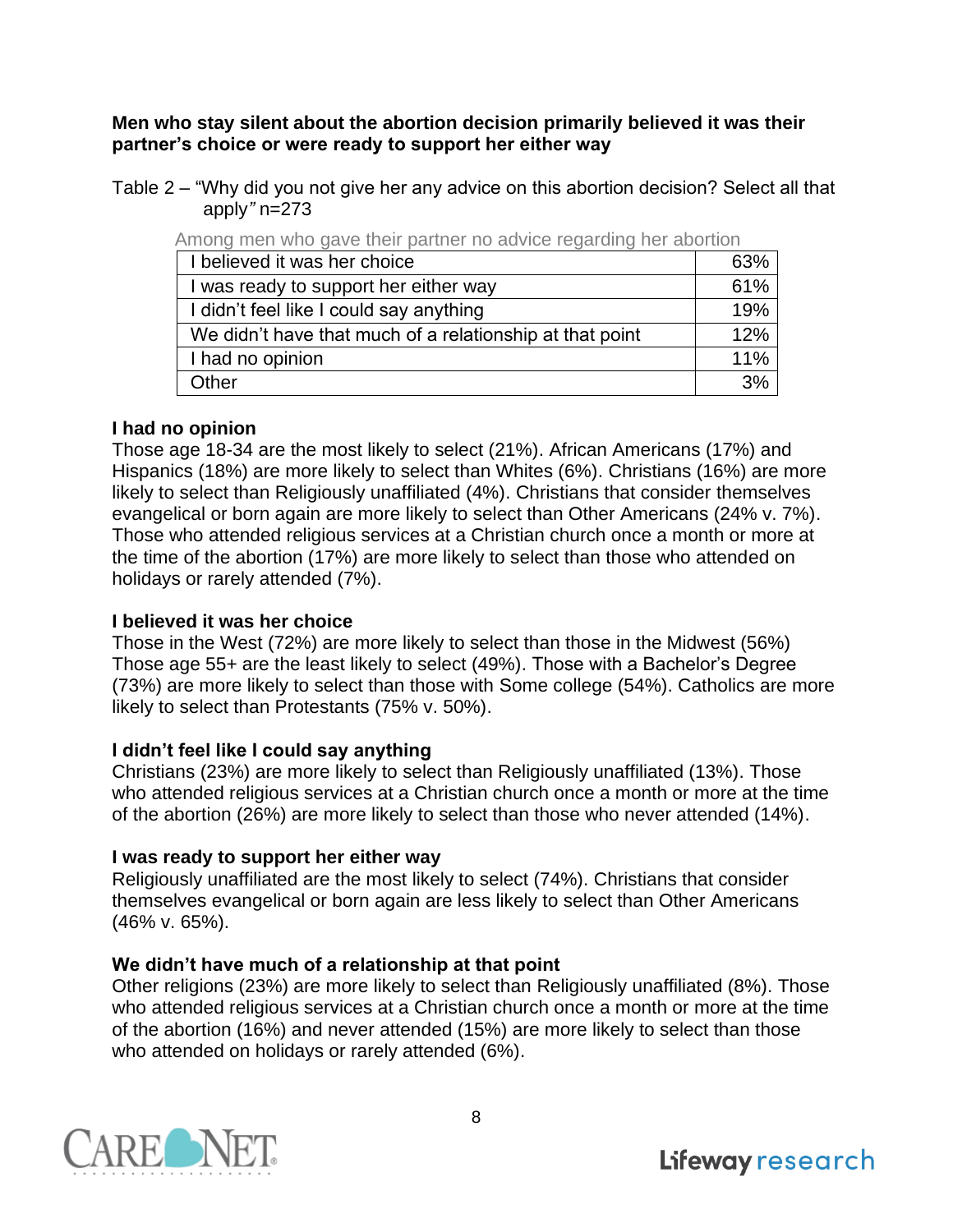#### **Reasons men suggest their partner have an abortion**

Table 3 – "Which of the following were reasons you suggested the option of abortion? Select all that apply*"* n=439

| interig mon mile eaggeetearargea their partner te natio   |         |
|-----------------------------------------------------------|---------|
| We couldn't afford a child at the time                    | 46%     |
| I was not ready to be a father                            | 39%     |
| There were already enough kids in the picture             | 29%     |
| I didn't expect the relationship with her to be long-term | 24%     |
| There was conflict in our relationship                    | 23%     |
| I had not completed my education                          | 17%     |
| I didn't want other to know she was pregnant              | 17%     |
| I didn't want to pay child support                        | 14%     |
| Other: Child had medical problems                         | 3%      |
| Other: Partner's health                                   | 2%      |
| Other: Didn't want the child                              | 2%      |
| Other                                                     | 2%      |
| Don't know                                                | $< 1\%$ |
|                                                           |         |

Among men who suggested/urged their partner to have an abortion

#### **I didn't expect the relationship with her to be long-term**

Those age 45-54 (36%) are more likely to select than those 35-44 (21%). African Americans (41%) are more likely to select than Whites (21%) and Hispanics (24%). Protestants are more likely to select than Catholics (31% v. 18%).

#### **There was conflict in our relationship**

Those age 18-34 (24%) and 35-44 (26%) are more likely to select than those 55+ (12%). Those with a Graduate Degree (32%) are more likely to select than those with a Bachelor's Degree (20%). African Americans (36%) are more likely to select than Whites (21%) and Hispanics (16%). Christians that consider themselves evangelical or born again are more likely to select than Other Americans (33% v. 18%). Those who attended religious services at a Christian church once a month or more at the time of the abortion (30%) and attended on holidays or never attended (21%) are more likely to select than those who never attended (8%).

#### **I was not ready to be a father**

Religiously unaffiliated are the most likely to select (54%). Protestants are more likely to select than Catholics (46% v. 32%). Those who attended religious services at a Christian church on holidays or rarely attended (48%) are more likely to select than those who attended religious services at a Christian church once a month or more (34%).

#### **I didn't want to pay child support**

Those in the West (22%) are more likely to select than those in the Midwest (10%) and South (12%). Those age 18-34 (19%) are more likely to select than those 55+ (7%).



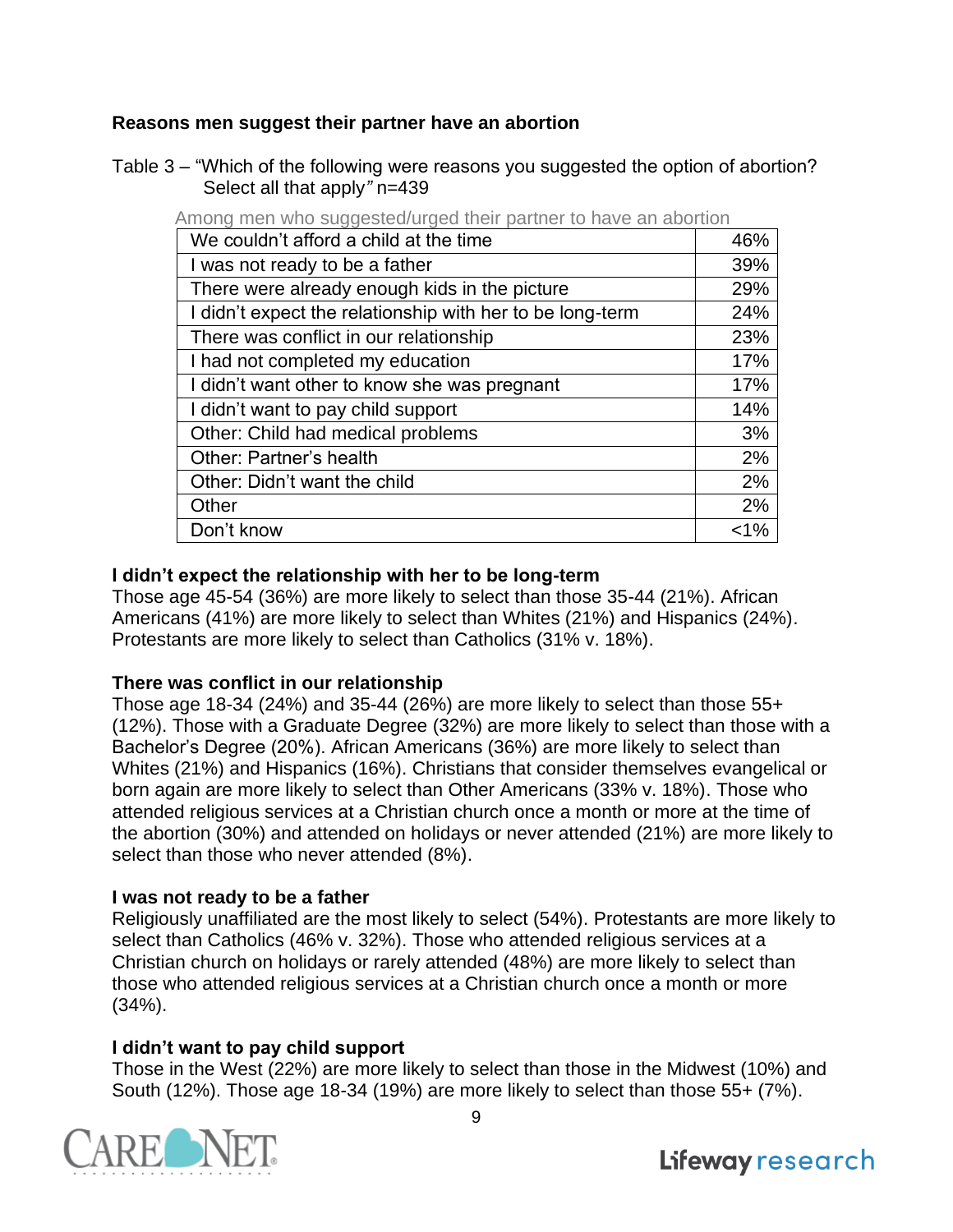Christians that consider themselves evangelical or born again are more likely to select than Other Americans (19% v. 11%).

#### **I had not completed my education**

Those in the West (25%) are more likely to select than those in the Midwest (10%) and South (15%). Those age 18-34 (23%) and 45-54 (23%) are more likely to select than those 35-44 (10%). Those who attended religious services at a Christian church on holidays or rarely attended at the time of the abortion (22%) are more likely to select than those who never attended (11%).

#### **There were already enough kids in the picture**

Those age 35-44 (39%) are more likely to select than those 18-34 (23%) and 55+ (24%). Those with a Graduate Degree are the most likely to select (41%). Religiously unaffiliated are the least likely to select (14%). Christians that consider themselves evangelical or born again are more likely to select than Other Americans (38% v. 23%). Those who attended religious service at a Christian church once a month or more at the time of the abortion (34%) are more likely to select than those who never attended (18%).

#### **We couldn't afford a child at that time**

Those with Some college (57%) are more likely to select than those with a Graduate Degree (38%). Religiously unaffiliated are the most likely to select (59%). Those who attended religious services at a Christian church on holidays or rarely at the time of the abortion (56%) and never attended (53%) are more likely to select than those who attended once a month or more (39%).

#### **I didn't want others to know she was pregnant**

Those age 18-34 (25%) are more likely to select than those 35-44 (14%) and 55+ (5%). African Americans (32%) are more likely to select than Whites (14%) and Hispanics (12%). Christians that consider themselves evangelical or born again are more likely to select than Other Americans (25% v. 12%). Those who attended religious services at a Christian church once a month or more at the time of the abortion (21%) are more likely to select than those who attended on holidays or rarely attended (10%).

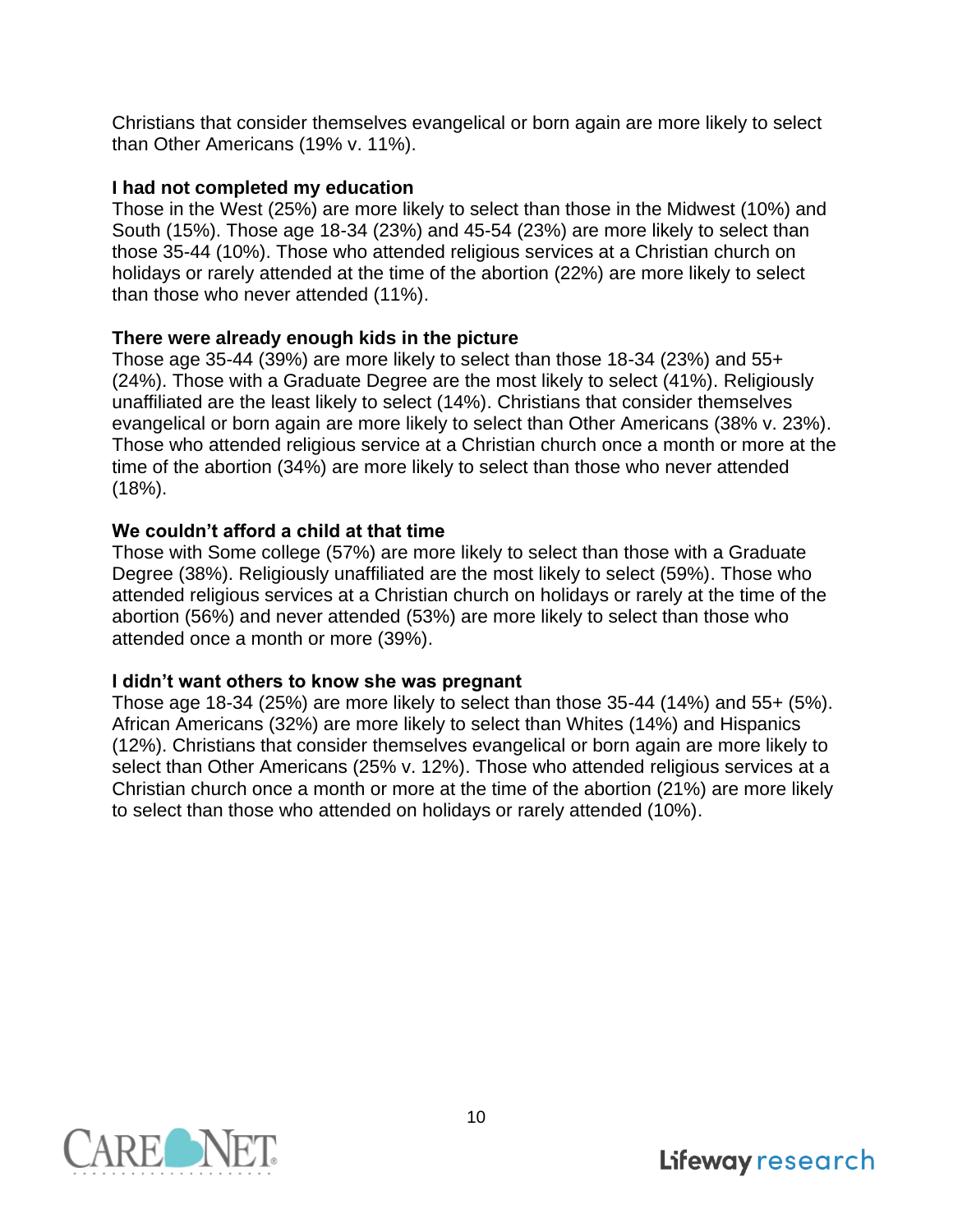**3 in 4 men who knew about the pregnancy also discussed it with their partner prior to the abortion decision.**

Table 4 – To the best of your knowledge, with whom did she discuss this with prior to making the abortion decision? Select all that apply*"* n=1,000

| Me                                 | 74%     |
|------------------------------------|---------|
| A medical professional             | 48%     |
| Her mother                         | 38%     |
| Friend(s)                          | 33%     |
| Her father                         | 17%     |
| An abortion provider               | 17%     |
| Other family member                | 13%     |
| A pregnancy care center worker     | 7%      |
| A counselor                        | 5%      |
| Someone at a local church          | 3%      |
| Don't know                         | 3%      |
| She did not discuss it with anyone | 2%      |
| Other                              | $< 1\%$ |

Among men whose partner has had an abortion

#### **Me**

Whites are the most likely to select (78%). Religiously unaffiliated are the most likely to select (82%). Christians that consider themselves evangelical or born again are less likely to select than Other Americans (67% v. 77%). Those who never attended religious services at a Christian church at the time of the abortion (80%) are more likely to select than those who once a month or more (72%) and attended on holidays or rarely attended (71%).

#### **A medical professional**

Those age 35-44 are the most likely to select (55%). Those with a Bachelor's Degree (54%) or a Graduate Degree (59%) are more likely to select than those who are High School Graduates or less (37%) or with Some college (46%). Other Ethnicities (62%) are more likely to select than African Americans (42%) and Hispanics (42%).

#### **Friend(s)**

Those in the South (35%) and West (37%) are more likely to select than those in the Midwest (25%). Those age 18-34 (37%) are more likely to select than those 55+ (26%). Protestants are more likely to select than Catholics (37% v. 28%).

#### **Her mother**

Those age 55+ are the least likely to select (13%). Those with a Bachelor's Degree (46%) are more likely to select than those with some college (33%) or a Graduate Degree (31%). African Americans (45%) and Hispanics (43%) are more likely to select than Whites (34%). Christians (42%) are more likely to select than Religiously



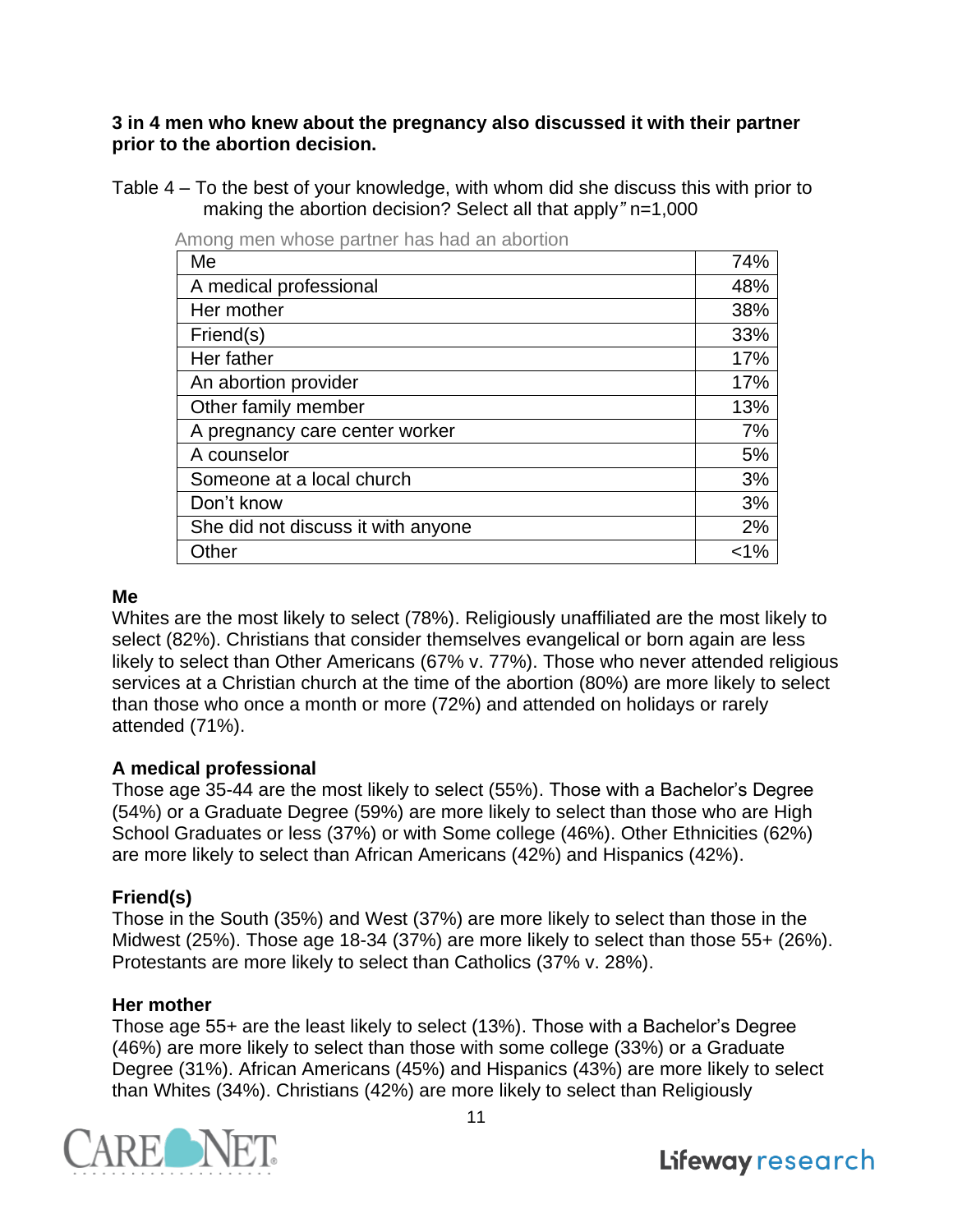unaffiliated (30%). Those who attended religious services at a Christian church once a month or more at the time of the abortion (44%) and attended on holidays or rarely attended (38%) are more likely to select than those who never attended (29%).

#### **Her father**

Those age 18-34 are the most likely to select (23%). Those age 55+ are the least likely to select (5%). Those who are High School Graduates or less (19%) or with a Bachelor's Degree (20%) are more likely to select than those with Some college (12%). Hispanics (23%) are more likely to select than Whites (14%). Christians (19%) are more likely to select than Religiously unaffiliated (13%). Catholics are more likely to select than Protestants (21% v. 14%). Christians that consider themselves evangelical or born again are more likely to select than Other Americans (23% v. 14%). Those who attended a religious service at a Christian church once a month or more at the time of the abortion (22%) are more likely to select than those who attended on holidays or rarely attended (12%) and never attended (12%).

#### **Other family member**

Those in the South (16%) are more likely to select than those in the Northeast (8%). Those age 55+ are the least likely to select (5%). African Americans (20%) are more likely to select than Whites (11%).

#### **Someone at a local church**

Those with a Graduate Degree are most likely to select (8%).

#### **A counselor**

Those with a Graduate Degree (10%) are more likely to select than those who are High School Graduates or less (3%).

#### **An abortion provider**

Those age 18-34 (18%) and 35-44 (19%) are more likely to select than those 55+ (11%). Those with Some college (20%) or a Bachelor's Degree (20%) are more likely to select than those who are High School Graduates or less (13%). Hispanics (22%) are more likely to select than Whites (15%). Those who attended religious services at a Christian church once a month or more at the time of the abortion (20%) are more likely to select than those who never attended (14%).

#### **A pregnancy care worker**

Those age 18-34 (7%) and 35-44 (8%) are more likely to select than those 55+ (3%). Those with a Graduate Degree (10%) are more likely to select than those who are High School Graduates or less (5%). Other Ethnicities (12%) are more likely to select than Whites (5%). Those who attended religious services at a Christian church once a month or more at the time of the abortion (8%) are more likely to select than those who never attended (4%).

#### **She did not discuss it with anyone**

No significant differences

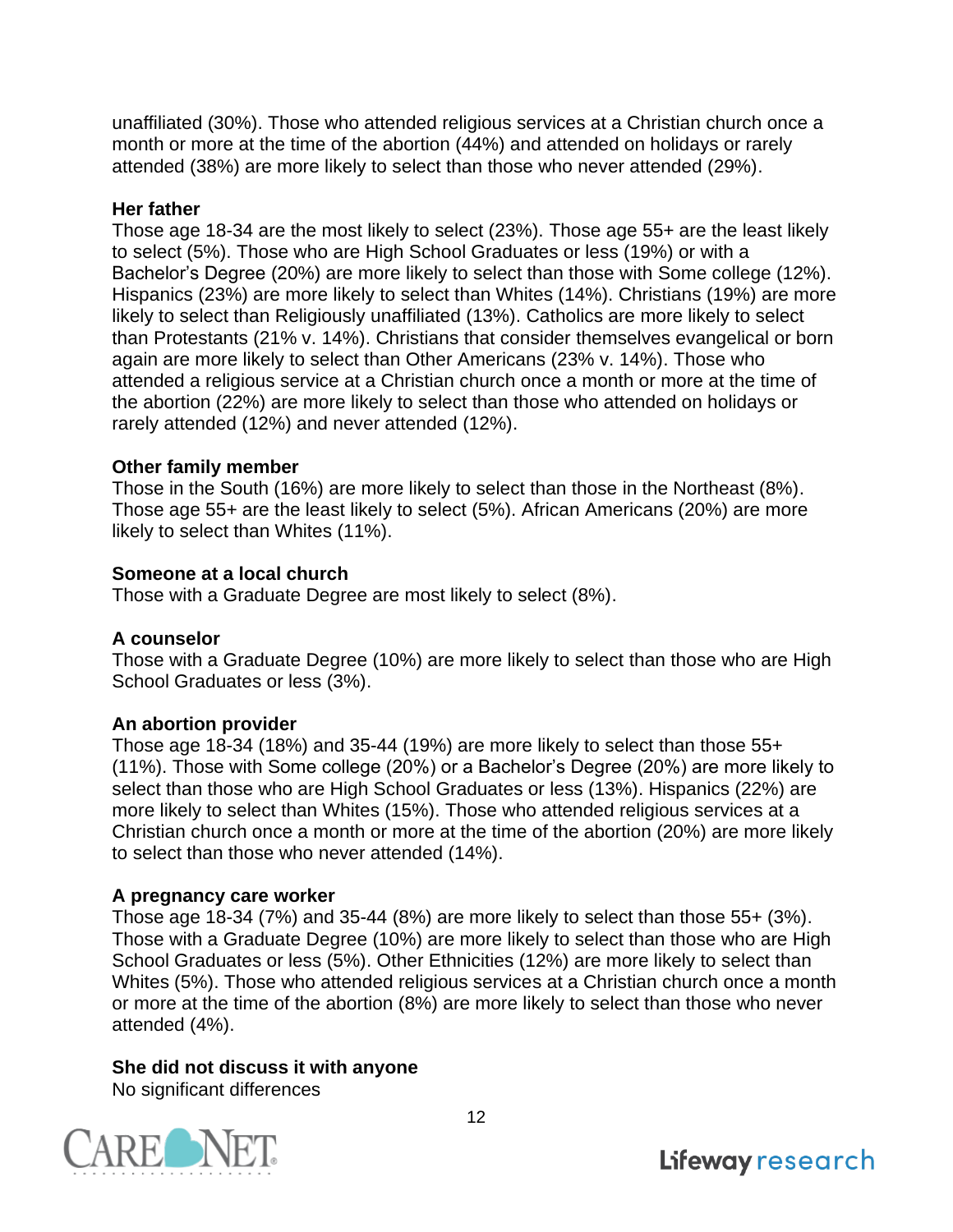#### **38% of men whose partner later has an abortion say that they were the most influential on her decision**

Table 5 – "To the best of your knowledge, which of these were most influential to her abortion decision? Select all that apply*"* n=970

| ווטוועג וויסוו אוויסס פעונוסו ומט מון מטטוויר |         |
|-----------------------------------------------|---------|
| Me                                            | 38%     |
| A medical professional                        | 18%     |
| Her mother                                    | 14%     |
| Friend(s)                                     | 7%      |
| An abortion provider                          | 4%      |
| Her father                                    | 3%      |
| Other family member                           | 2%      |
| A pregnancy care center worker                | 1%      |
| A counselor                                   | 1%      |
| Someone at a local church                     | $< 1\%$ |
| Don't know                                    | 12%     |

Among men whose partner has had an abortion

Those in the West (22%) are more likely to select "A medical professional" than those in the South (14%). Those age 55+ are least likely to select "Her mother" (5%) and most likely to select "Don't know" (24%). Those with a Graduate Degree (45%) are more likely to select "Me" than those who are High School Graduates or less (35%).

Whites (42%) are more likely to select "Me" than African Americans (32%) and Hispanics (34%). African Americans (20%) are more likely to select "Her mother" than Whites (13%) or Other ethnicities (7%).

Religiously unaffiliated are the most likely to select "Don't know" (22%). Christians that consider themselves evangelical or born again are more likely to select "Me" than Other Americans (43% v. 36%). Those who attended religious services at a Christian church once a month or more at the time of the abortion (20%) are more likely to select "A medical professional" than those who never attended (14%).

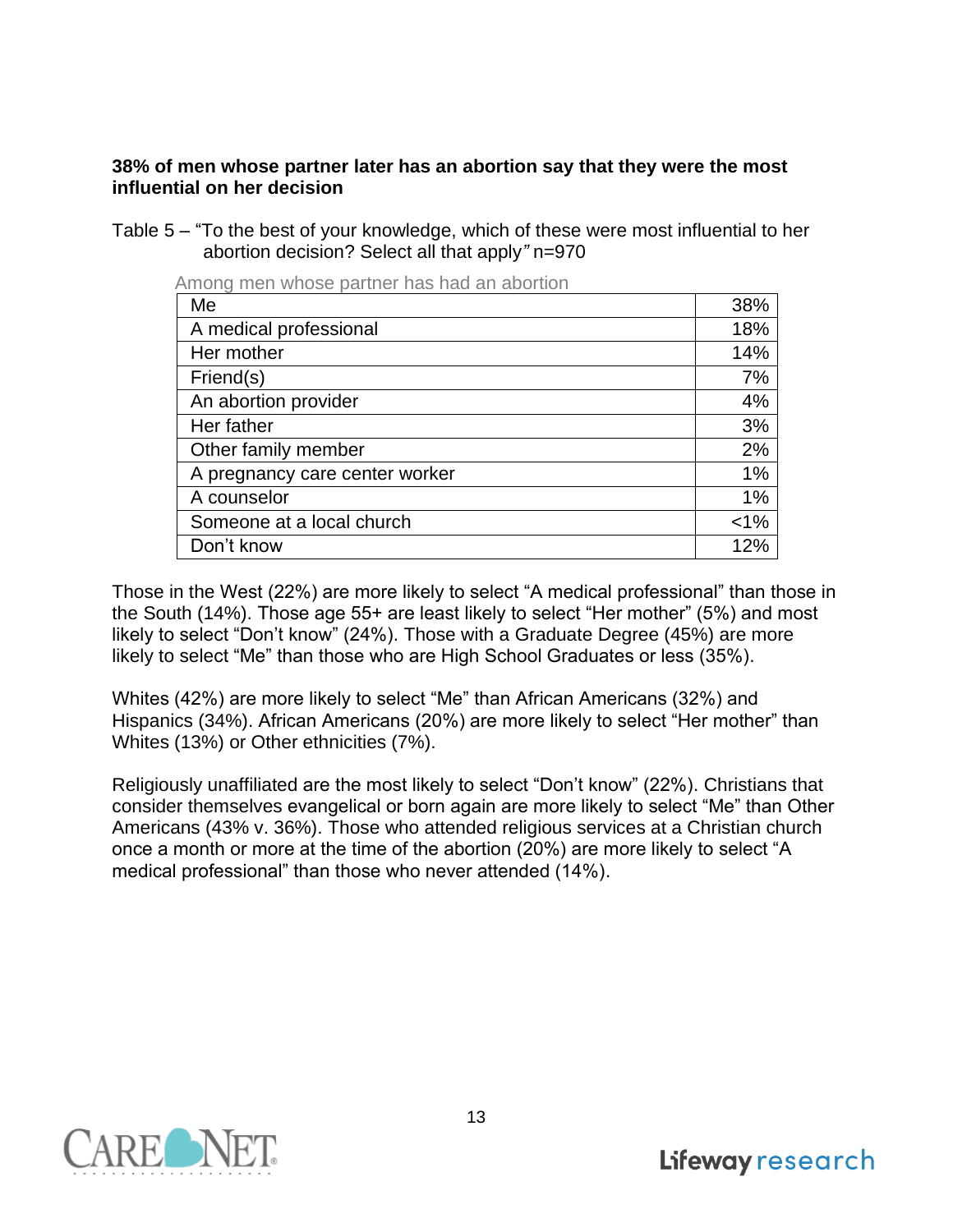## **Influences on Men**

**More than 4 in 10 men did not discuss the abortion decision with anyone before it occurred other than the women he had gotten pregnant.**

Table 6 – "With whom did you discuss the abortion decision before it occurred? Select all that apply*"* n=995

Among men whose partner has had an abortion

| I did not discuss it with anyone (other than the woman I had | 43% |
|--------------------------------------------------------------|-----|
| gotten pregnant)                                             |     |
| A medial professional                                        | 29% |
| Friend(s)                                                    | 29% |
| My mother                                                    | 27% |
| My father                                                    | 17% |
| Other family member                                          | 11% |
| Someone at a local church                                    | 5%  |
| A counselor                                                  | 5%  |
| A pregnancy care center worker                               | 5%  |
| Other                                                        | 1%  |

#### **I did not discuss it with anyone (other than the woman I had gotten pregnant)**

Those age 55+ are the most likely to select (80%). Those age 18-34 are the least likely to select (29%). Those who are High School Graduates or less (47%) or with Some college (55%) are more likely to select than those with a Bachelor's Degree (38%) or a Graduate Degree (28%). Whites (48%) and African Americans (44%) are more likely to select than Hispanics (32%).

Religiously unaffiliated are the most likely to select (61%). Protestants are more likely to select than Catholics (47% v. 36%). Christians that consider themselves evangelical or born again are less likely to select than Other Americans (30% v. 49%). Those who never attended religious services at a Christian church at the time of the abortion are the most likely to select (68%). Those who attended religious services at a Christian church once a month or more at the time of the abortion are the least likely to select (26%).

#### **A medical professional**

Those age 18-34 (33%) and 35-44 (37%) are more likely to select than those 45-54 (15%) and 55+ (12%). Those with a Graduate Degree are the most likely to select (50%). Whites (32%) and Other Ethnicities (33%) are more likely to select than African Americans (21%). Religiously unaffiliated are the least likely to select (13%). Catholics are more likely to select than Protestants (35% v. 27%).

Christians that consider themselves evangelical or born again are more likely to select than Other Americans (42% v. 23%). Those who attended religious services at a

14

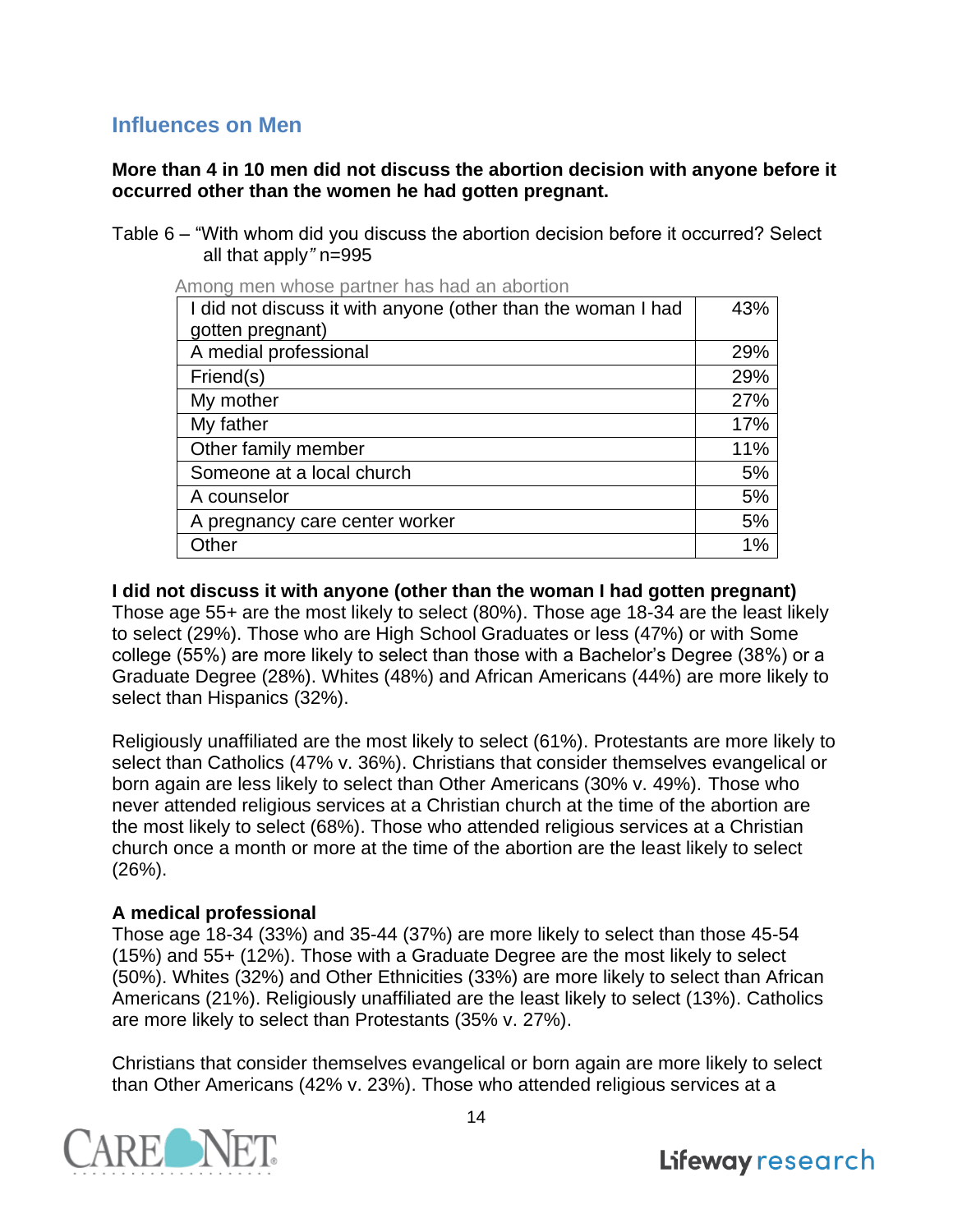Christian church once a month or more at the time of the abortion are the most likely to select (41%). Those who never attended religious services at a Christian church at the time of the abortion are the least likely to select (13%).

#### **Friend(s)**

Those age 55+ are the least likely to select (15%). Christians that consider themselves evangelical or born again are more likely to select than Other Americans (35% v. 27%). Those who attended religious services at a Christian church once a month or more at the time of the abortion are the most likely to select (37%).

#### **My mother**

Those age 18-34 are the most likely to select (40%). Those age 55+ are the least likely to select (5%). Those who are High School Graduates or less (29%) or with a Bachelor's Degree (30%) are more likely to select than those with Some college (21%). Hispanics (39%) are more likely to select than Whites (22%) and Other Ethnicities (23%).

Religiously unaffiliated are the least likely to select (16%). Christians that consider themselves evangelical or born again are more likely to select than Other Americans (35% v. 24%). Those who attended religious services at a Christian church once a month or more at the time of the abortion are the most likely to select (36%). Those who never attended religious services at a Christian church at the time of the abortion are the least likely to select (14%).

#### **My father**

Those age 18-34 are the most likely to select (26%). Those age 55+ are the least likely to select (2%). Those with a Bachelor's Degree (23%) are more likely to select than those with some college (13%). Hispanics (26%) are more likely to select than Whites (14%) and African Americans (17%). Christians (20%) are more likely to select than Religiously unaffiliated (10%).

Catholics are more likely to select than Protestants (23% v. 13%). Christians that consider themselves evangelical or born again are more likely to select than Other Americans (23% v. 15%). Those who attended religious services at a Christian church once a month or more at the time of the abortion are the most likely to select (24%). Those who never attended religious services at a Christian church at the time of the abortion are the least likely to select (7%).

#### **Other family member**

Those age 55+ are the least likely to select (5%). Christians that consider themselves evangelical or born again are more likely to select than Other Americans (16% v. 9%). Those who attended religious services at a Christian church once a month or more at the time of the abortion (13%) are more likely to select than those who never attended (7%).

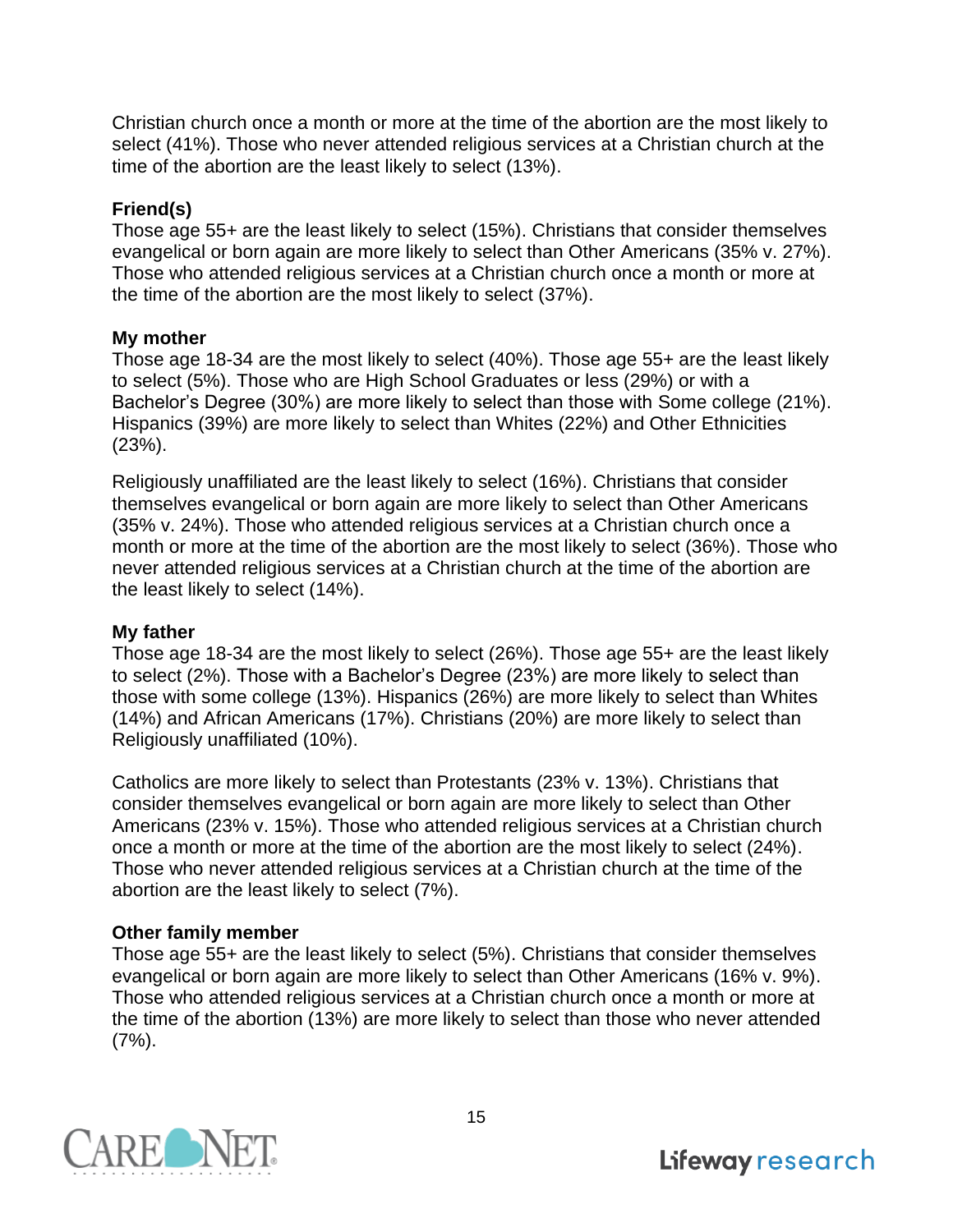#### **Someone at a local church**

Those in the West (8%) are more likely to select than those in the Midwest (2%) and the South (3%). Those age 18-34 (7%) and 35-44 (5%) are more likely to select than those 55+ (1%). Those with a Graduate Degree (8%) are more likely to select than those who are High School Graduates or less (3%). Religiously unaffiliated are the least likely to select (1%). Christians that consider themselves evangelical or born again are more likely to select than Other Americans (10% v. 3%). Those who attended a religious service at a Christian church once a month or more at the time of the abortion are the most likely to select (8%).

#### **A counselor**

Those with a Bachelor's Degree (8%) or a Graduate Degree (9%) are more likely to select than those who are High School Graduates or less (2%) or Some college (3%). Christians that consider themselves evangelical or born again are more likely to select than Other Americans (8% v. 4%). Those who attended religious services at a Christian church once a month or more at the time of the abortion are the most likely to select  $(8%)$ .

#### **A pregnancy care center worker**

Those with a Graduate Degree are the most likely to select (11%). Those who attended a religious service at a Christian church once a month or more at the time of the abortion (7%) are more likely to select than those who never attended (3%).

#### **Men whose partner later has an abortion often have varying reactions when they find out their partner is pregnant**

Table 7 – "What was your reaction when you found out your partner/spouse was pregnant? Select all that apply*"* n=997

| Among men whose partner has had an abortion |
|---------------------------------------------|
|---------------------------------------------|

| l was nervous     | 53% |
|-------------------|-----|
| I was scared      | 42% |
| I was happy       | 30% |
| I was excited     | 28% |
| I was indifferent | 15% |
| I was embarrassed | 14% |
| I was angry       | 14% |
| Other             | 3%  |

#### **I was excited**

Those in the West are the most likely to select (35%). Those age 18-34 (30%) and 35- 44 (30%) are more likely to select than those 55+ (19%). Those with a Graduate Degree (34%) are more likely to select than those with a Bachelor's Degree (24%). Those who

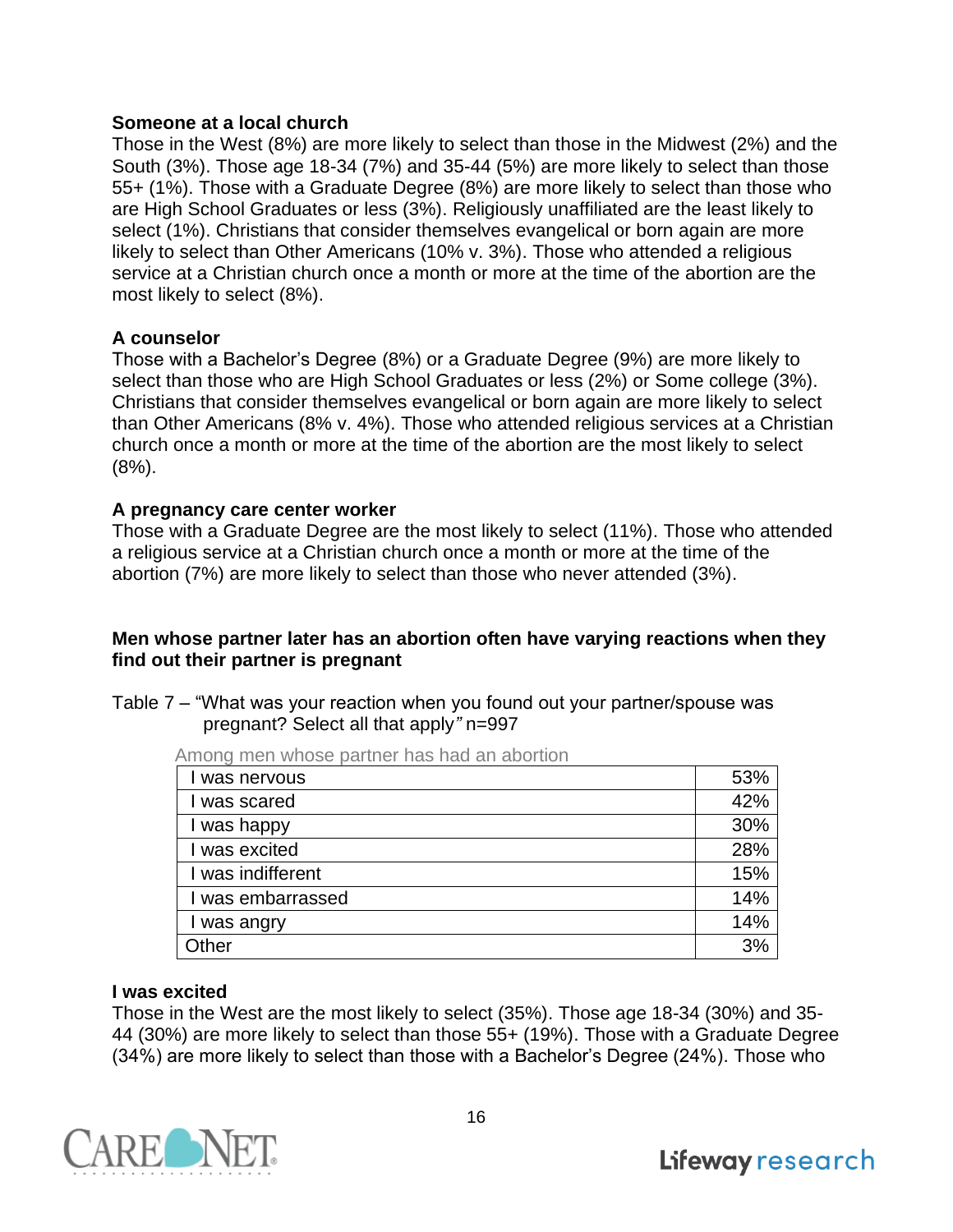attended religious services at a Christian church once a month or more at the time of the abortion are the most likely to select (32%).

#### **I was scared**

Those age 35-44 (46%) are more likely to select than those 55+ (35%). Those with a Bachelor's Degree (48%) are more likely to select than those with Some college (37%).

#### **I was angry**

Those age 18-34 (18%) and 35-44 (16%) are more likely to select than those 45-54 (7%) and 55+ (7%). African Americans (20%) and Hispanics (17%) are more likely to select than Whites (12%). Christians (17%) are more likely to select than Religiously unaffiliated (8%). Catholics are more likely to select than Protestants (19% v. 13%) Christians that consider themselves evangelical or born again are more likely to select than Other Americans (21% v. 11%). Those who attended religious services at a Christian church once a month or more at the time of the abortion are the most likely to select (20%).

#### **I was nervous**

Those in the South are the most likely to select (61%). Those with a Bachelor's Degree (59%) are more likely to select than those with Graduate Degrees (47%). Religiously unaffiliated are the most likely to select (62%). Christians that consider themselves evangelical or born again are less likely to select than Other Americans (44% v. 57%). Those who attended religious services at a Christian church once a month or more at the time of the abortion are the least likely to select (48%).

#### **I was happy**

Those in the West (38%) are more likely to select than those in the Northeast (24%) and Midwest (27%). Those age 55+ are the least likely to select (19%). Those with a Graduate Degree are the most likely to select (43%). Other Religions are the most likely to select (41%). Christians that consider themselves evangelical or born again are more likely to select than Other Americans (35% v. 28%). Those who attended religious services at a Christian church once a month or more at the time of the abortion are the most likely to select (38%).

#### **I was embarrassed**

Those in the Midwest (17%) and West (18%) are more likely to select than those in the South (10%). Those age 18-34 (18%) and 35-44 (15%) are more likely to select than those 55+ (7%). Those with a Bachelor's Degree (16%) or a Graduate Degree (23%) are more likely to select than those with Some college (9%). Christians (16%) are more likely to select than Religiously unaffiliated (9%). Christians that consider themselves evangelical or born again are more likely to select than Other Americans (20% v. 12%) Those who attended religious services at a Christian church once a month or more at the time of the abortion are the most likely to select (19%).

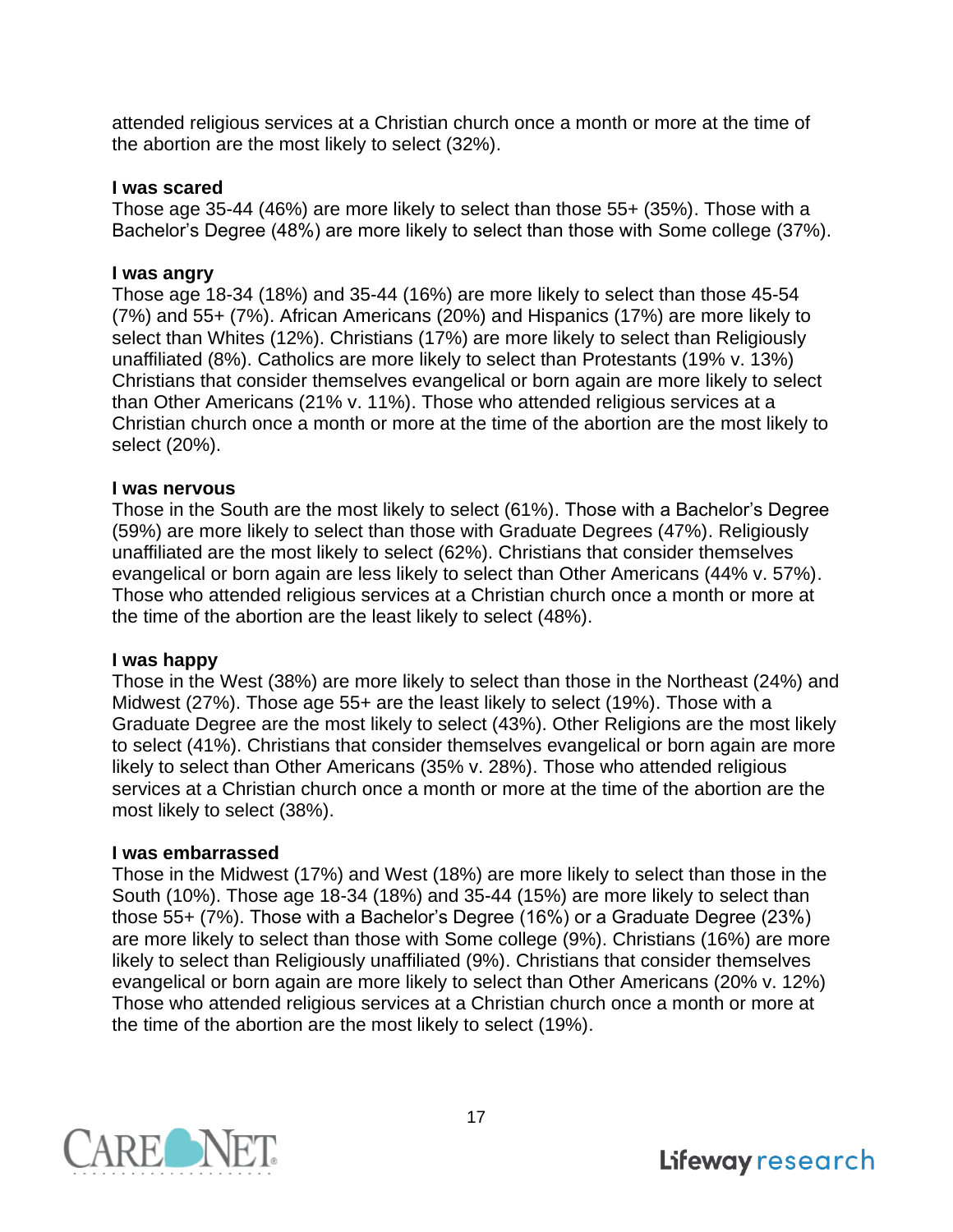#### **I was indifferent**

Those age 18-34 (19%) are more likely to select than those 35-44 (12%) and 45-54 (9%). Those with a Graduate Degree (20%) are more likely to select than those who are High School Graduates or less (13%). Christians that consider themselves evangelical or born again are more likely to select than Other Americans (23% v. 12%). Those who attended religious services at a Christian church once a month or more at the time of the abortion (17%) are more likely to select than those who never attended (11%).

#### **34% say they were married to the woman, 29% say they were living together**

Table 8 – "At the time of this first abortion, which best describes your relationship with the woman you got pregnant?*"* n=1,000

| ו זווטווט וווכוו וווטסט פעונווטו וועס וועט מודעוטונוטו |     |
|--------------------------------------------------------|-----|
| <b>Married</b>                                         | 34% |
| Living together                                        | 29% |
| Seeing each other                                      | 29% |
| Knew each other but were not dating                    | 3%  |
| Had just met                                           | 2%  |
| No longer together                                     | 3%  |
|                                                        |     |

Among men whose partner has had an abortion

Those in the Northeast (37%) and Midwest (40%) are more likely to select "Married" than those in the South (29%). Those age 18-34 are the most likely to select "Living together" (35%). Those age 35-44 are the most likely to select "Married" (47%). Those age 45-54 (47%) and 55+ (40%) are more likely to select "Seeing each other" than those age 18-34 (26%) and 35-44 (20%).

Those with a Graduate Degree are the most likely to select "Married" (64%). Whites (43%) and Other Ethnicities (41%) are more likely to select "Married" than African Americans (15%) and Hispanics (27%). African Americans (38%) and Hispanics (33%) are more likely to select "Living together" than Whites (25%).

Christians (38%) and Other religions (44%) are more likely to select "Married" than Religiously unaffiliated (18%). Religiously unaffiliated (40%) are more likely to select "Seeing each other" than Christians (26%) and Other religions (21%). Catholics are more likely to select "Married" than Protestants (43% v. 29%). Protestants are more likely to select "Seeing each other" than Catholics (35% v. 21%). Christians that consider themselves evangelical or born again are more likely to select "Married" than Other Americans (49% v. 28%). Those who attended religious services at a Christian church once a month or more at the time of the abortion are the most likely to select "Married" (46%).

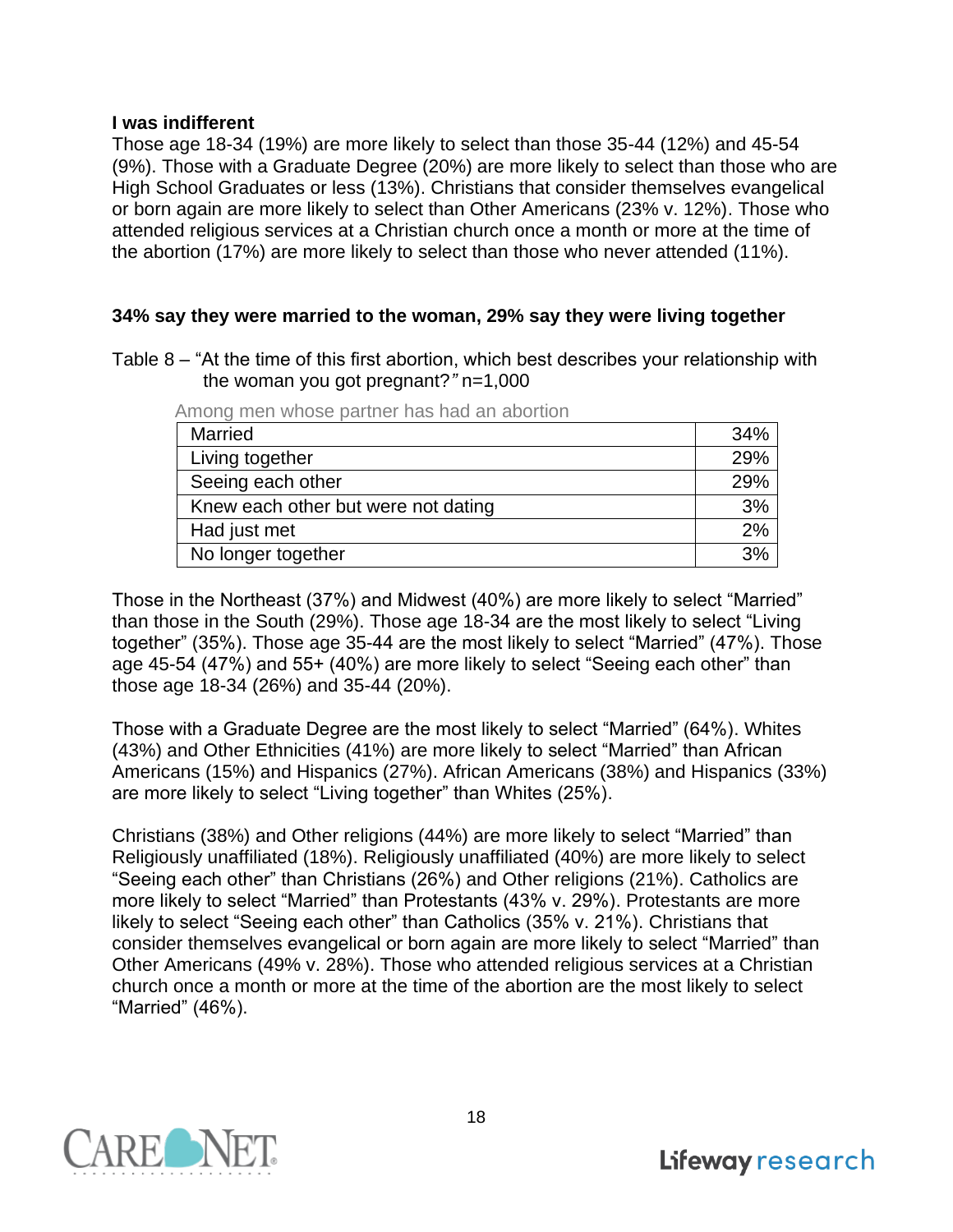#### **4 out of 10 of unmarried men say that neither they nor their partner wanted to get married**

Table 9 – "Were either of you interested in getting married to each other at that time?*"*  n=607

| I wanted to get married and she didn't | 13% |
|----------------------------------------|-----|
| She wanted to get married and I didn't | 11% |
| We both wanted to get married          | 29% |
| Neither of us wanted to get married    | 40% |
| Don't know                             |     |

Among those not married at the time of this pregnancy

Those in the South (44%) are more likely to select "Neither of us wanted to get married" than those in the West (33%). Those age 55+ (56%) are more likely to select "Neither of us wanted to get married" than those 18-34 (32%) and 35-44 (41%). Whites (45%) are more likely to select "Neither of us wanted to get married" than Hispanics (32%).

Religiously unaffiliated are the most likely to select "Neither of us wanted to get married" (51%). Christians that consider themselves evangelical or born again are less likely to select "Neither of us wanted to get married" than Other Americans (29% v. 43%). Those who never attended religious services at a Christian church at the time of the abortion are the most likely to select "Neither of us wanted to get married" (54%).

#### **67% say than an abortion is the woman's choice, with 46% saying the man should have some input**

Table 10 – "What roles do you believe most people you know expect women and men to play in abortion decisions?" n=997

Among men whose partner has had an abortion

| It is a woman's choice and the man has no role to play   | 21% |
|----------------------------------------------------------|-----|
| It is the woman's choice, but the man should have some   | 46% |
| input                                                    |     |
| It is a choice that the woman and man should make        | 29% |
| together with equal input                                |     |
| It is the man's choice and the woman should have some    | 2%  |
| input                                                    |     |
| It is the man's choice and the woman has no role to play | 1%  |
| Don't know                                               | 1%  |

Those age 18-34 (25%) are more likely to select "It is the woman's choice and the man has no role to play" than those age 45-54 (12%) and 55+ (16%). Those age 55+ (56%) are more likely to select "It is the woman's choice, but the man should have some input" than those 18-34 (44%) and 35-44 (43%). Those with a Graduate Degree (36%) are

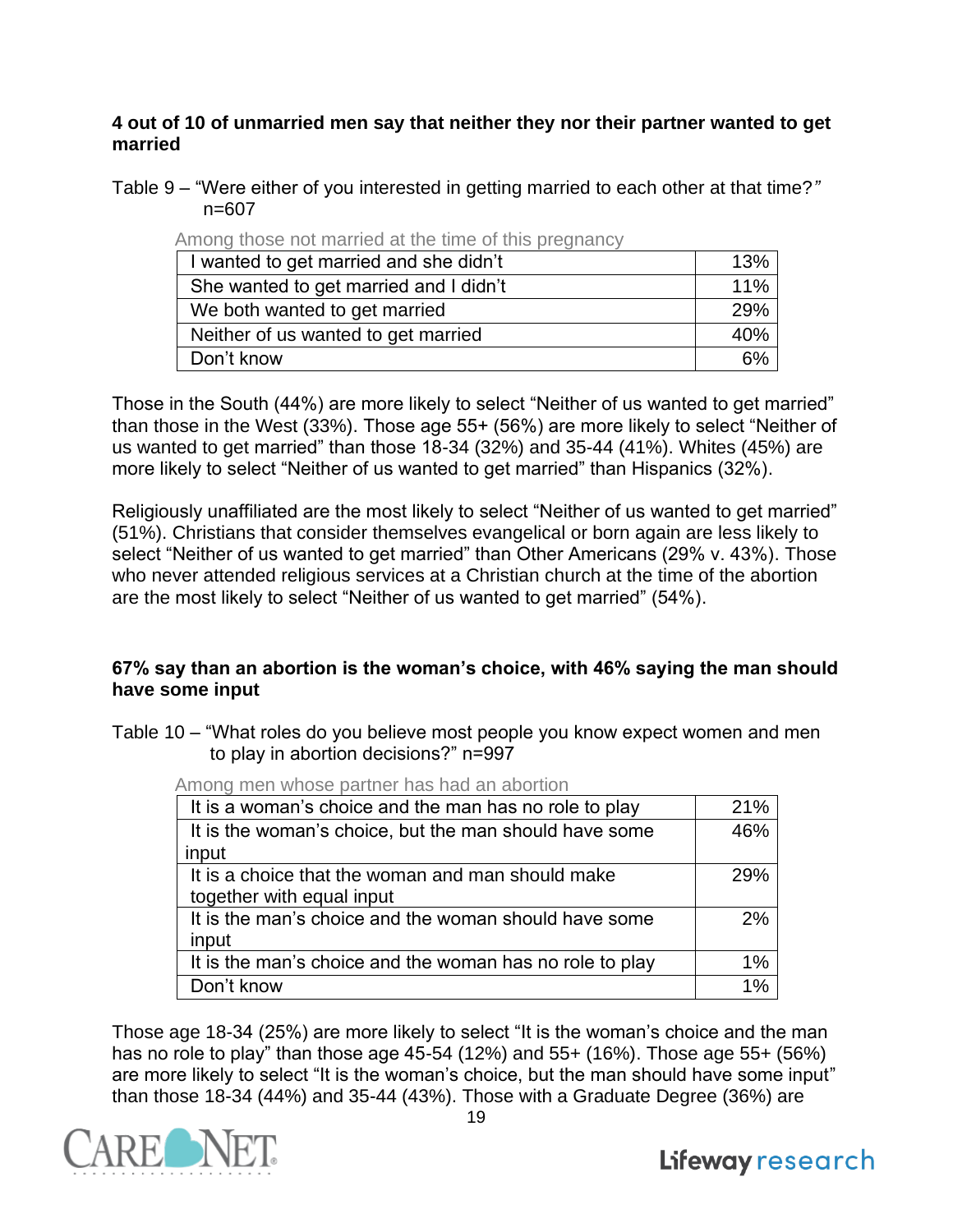more likely to select "It is a choice that the woman and man should make together with equal input" than those who are High School Graduates or less (25%).

Religiously unaffiliated (26%) are more likely to select "It is the woman's choice, and the man has no role to play" than Christians (19%). Catholics are more likely to select "It is the woman's choice, and the man has no role to play" than Protestants (24% v. 14%). Christians who attend a worship service once a month or more are less likely to select "It is the woman's choice, but the man should have some input" than Other Americans (41% v. 48%).

#### **40% say that society thinks men should neither encourage nor discourage their partner's decision in any way**

Table 11 – "Which of the following statements best reflects your view of how society thinks men should handle unplanned pregnancies?" n=995

Among men whose partner has had an abortion

| They think I should encourage her to abort               | 14% |
|----------------------------------------------------------|-----|
| They think I should encourage her to have the baby       | 32% |
| They think I should neither encourage nor discourage her | 40% |
| decision in any way                                      |     |
| Don't know                                               | 14% |

Those in the South (36%) are more likely to select "They think I should encourage her to have the baby" than those in the Midwest (26%). Those age 55+ (50%) are more likely to select "They think I should neither encourage nor discourage her decision in any way" than those 18-34 (37%) and 35-44 (36%). Those with Some college (46%) are more likely to select "They think I should neither encourage nor discourage her decision in any way" than those who are High School Graduates or less (38%) or with a Graduate Degree (31%). Those with a Graduate degree are the most likely to select "They think I should encourage her to abort" (24%).

Religiously unaffiliated are the most likely to select "They think I should neither encourage nor discourage her decision in any way" (48%). Catholics are more likely to select "They think I should encourage her to abort" (21% v. 9%). Protestants are more likely to select "They think I should neither encourage nor discourage her decision in any way" than Catholics (45% v. 35%). Christians that consider themselves evangelical or born again are more likely to select "They think I should encourage her to have the baby" than Other Americans (42% v. 28%). Christians who attend a worship service once a month or more are more likely to select "They think I should encourage her to have the baby" than Other Americans (41% v. 28%).

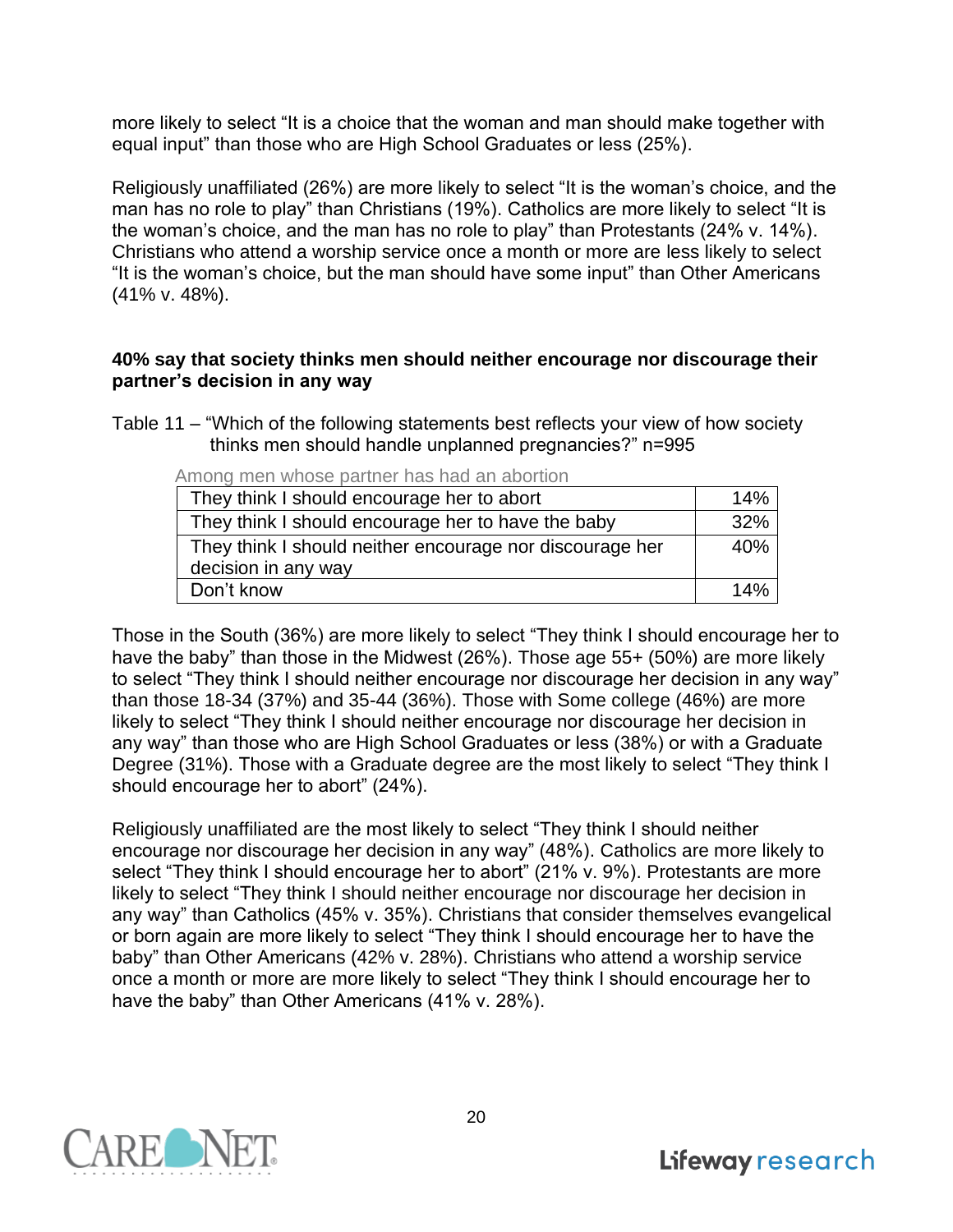#### **54% say they were aware of local pregnancy centers that offered help at the time of the first abortion**

Table 12 – "At the time of this first abortion, were you aware of any local pregnancy care centers that offered help to those with unplanned pregnancies in your area?" n=996

| Among men whose partner has had an abortion |     |
|---------------------------------------------|-----|
| Yes                                         | 54% |
| <b>No</b>                                   | 40% |
| Don't know                                  | 6%  |

Those in the Northeast (58%) and the West (57%) are more likely to select "Yes" than those in the South (48%). Those age 18-34 (58%) and 35-44 (57%) are more likely to select "Yes" than those 55+ (40%). Those with a Graduate Degree are the most likely to select "Yes" (68%). Other Religions (61%) are more likely to select "Yes" than Religiously unaffiliated (49%). Catholics are more likely to select "Yes" than Protestants (59% v. 48%). Christians that consider themselves evangelical or born again are more likely to select "Yes" than Other Americans (67% v. 48%). Those who attended religious services at a Christian church once a month or more at the time of the abortion are the most likely to select "Yes" (64%).

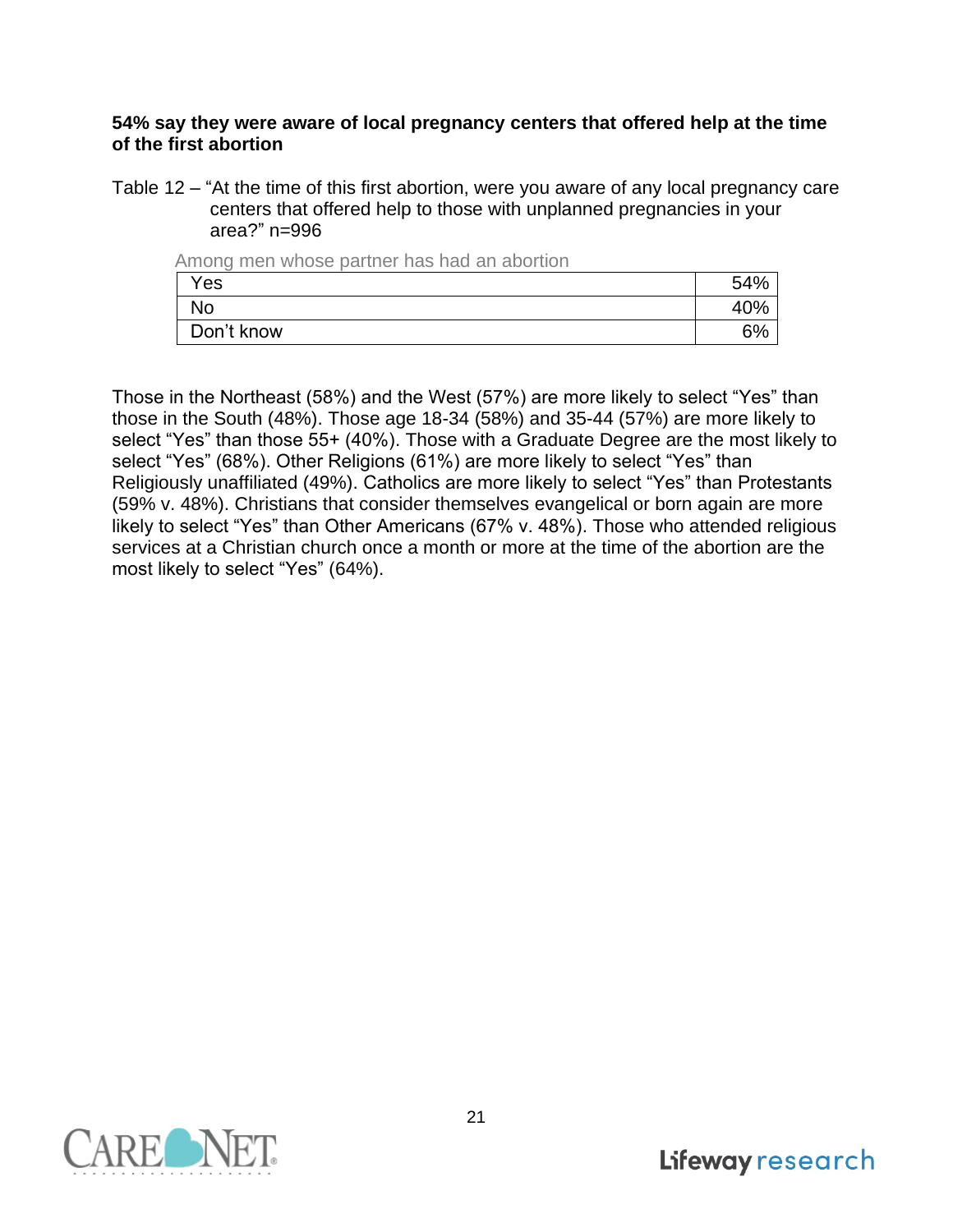## **Church Attendance of Men whose Partner/Spouse has had an Abortion**

#### **A total of 51% of men were attending a Christian church once a month or more at the time of at least one of their partner's abortions**

Table 13 – Combined Responses: "At the time of this first abortion how often were you attending religious services at a Christian church?" "Were you attending a Christian church once a month or more at the time of any of these abortions?" n=995

Among men who whose partner has had an abortion

| Attended religious services at a Christian Church once a | .51% |
|----------------------------------------------------------|------|
| month or more at the time of any of the abortions        |      |
| Attended less often/did not attend                       | 49%  |

#### **47% say they were attending religious services at a Christian church at least once a month at the time of the first abortion**

Table 14 – "At the time of this first abortion how often were you attending religious services at a Christian church? Select one" n=995

|  |  |  | Among men whose partner has had an abortion |
|--|--|--|---------------------------------------------|
|  |  |  |                                             |

| More than once a week      | 10% |
|----------------------------|-----|
| About once a week          | 20% |
| Once or twice a month      | 16% |
| Only on religious holidays | 10% |
| Rarely                     | 15% |
| <b>Never</b>               | 28% |
| Don't know                 | 1%> |

Those in the West (25%) are more likely to select "About once a week" than those in the Midwest (15%) and South (18%). Those age 55+ are the most likely to select "Never" (57%). Those age 18-34 (37%) and 35-44 (37%) are more likely to select "About once a week" or "More than once a week" than those ages 45-54 (21%) and 55+ (9%). Those who are High School Graduates or less (35%) or with Some college (35%) are more likely to select "Never" than those with a Bachelor's Degree (23%) or a Graduate Degree (14%).

Whites (33%) and Other Ethnicities (36%) are more likely to select "Never" than African Americans (21%) and Hispanics (19%). Religiously unaffiliated are the most likely to select "Never" (72%). Protestants are more likely to select "Never" than Catholics (16% v. 10%). Christians that consider themselves evangelical or born again are less likely to select "Never" than Other Americans (7% v. 38%).

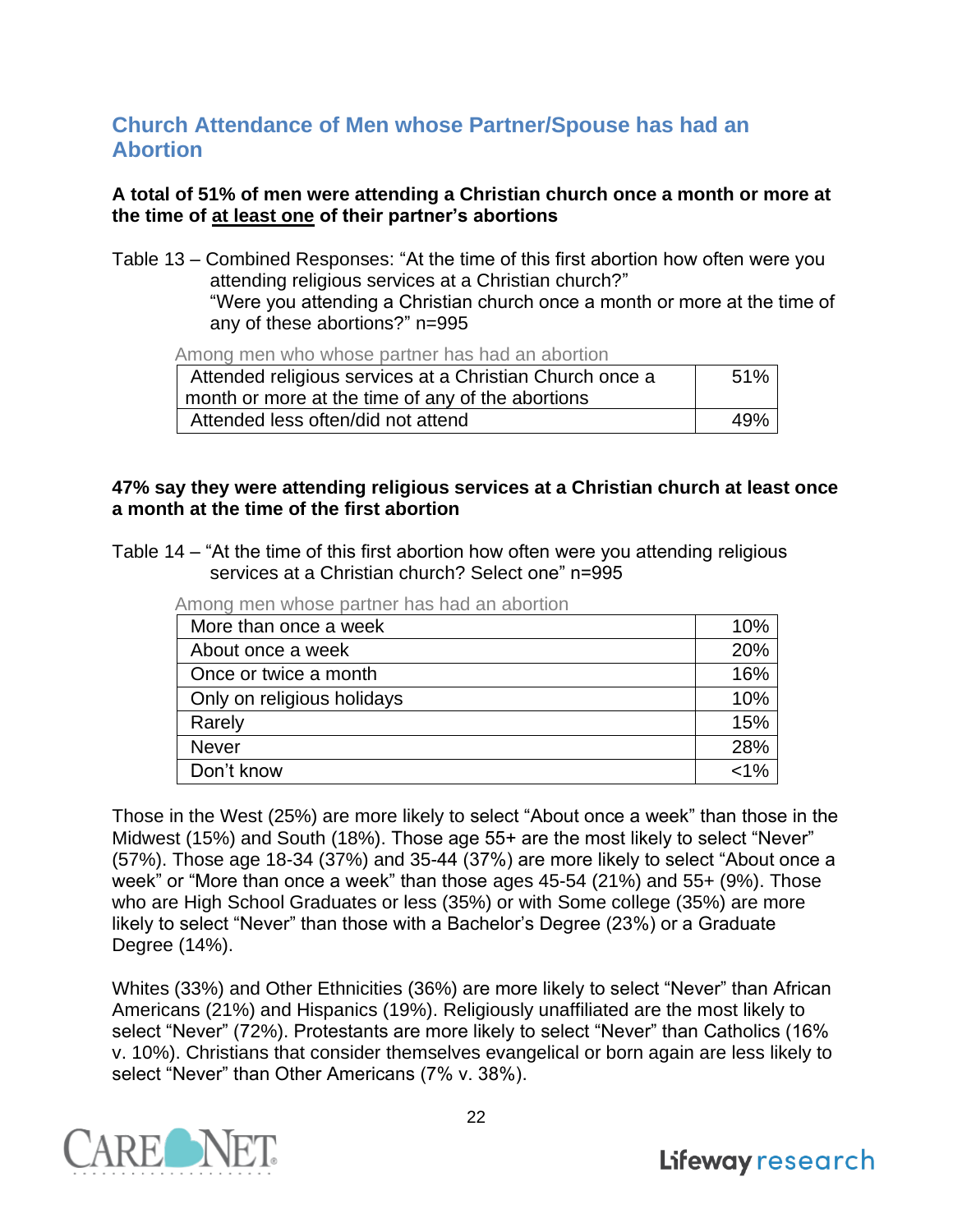#### **At the time of this abortion, more men would have expected a negative reaction from a local church than positive**

Table 15 – "At that same time, which of the following describe the reaction you think you would have received from a local church if they knew you were considering this decision? Select all that apply The reaction I would have expected:" n=1,000

Among men whose partner has had an abortion

| Judgmental                                    | 42% |
|-----------------------------------------------|-----|
| Condemning                                    | 30% |
| Helpful                                       | 24% |
| Cold                                          | 24% |
| Caring                                        | 23% |
| Informative                                   | 19% |
| Loving                                        | 18% |
| I don't now how a church would have responded | 13% |
| Indifferent                                   | 12% |
| None of these                                 | 1%  |

#### **Loving**

Those age 18-34 (23%) and 35-44 (20%) are more likely to select than those 55+ (7%). Those with a Graduate Degree are the most likely to select (33%). Hispanics (22%) and Other Ethnicities (27%) are more likely to select than Whites (15%). Religiously unaffiliated are the least likely to select (7%). Christians that consider themselves evangelical or born again are more likely to select than Other Americans (28% v. 14%). Those who attended religious services at a Christian church once a month or more at the time of the abortion are the most likely to select (29%).

#### **Cold**

Those in the Northeast (27%) are more likely to select than those in the Midwest (19%). Those age 18-34 are the most likely to select (32%). Those with a Bachelor's Degree (29%) are more likely to select than those with Some college (21%). Hispanics (30%) are more likely to select than Whites (22%) and African Americans (19%). Catholics are more likely to select than Protestants (28% v. 15%).

#### **Caring**

Those age 18-34 (24%) and 35-44 (27%) are more likely to select than those 55+ (15%). Those with a Graduate Degree are the most likely to select (34%). Whites (25%) and African Americans (26%) are more likely to select than Hispanics (16%). Religiously unaffiliated are the least likely to select (11%). Christians that consider themselves evangelical or born again are more likely to select than Other Americans (35% v. 18%). Those who attended religious services at a Christian church once a month or more at the time of the abortion are the most likely to select (33%)

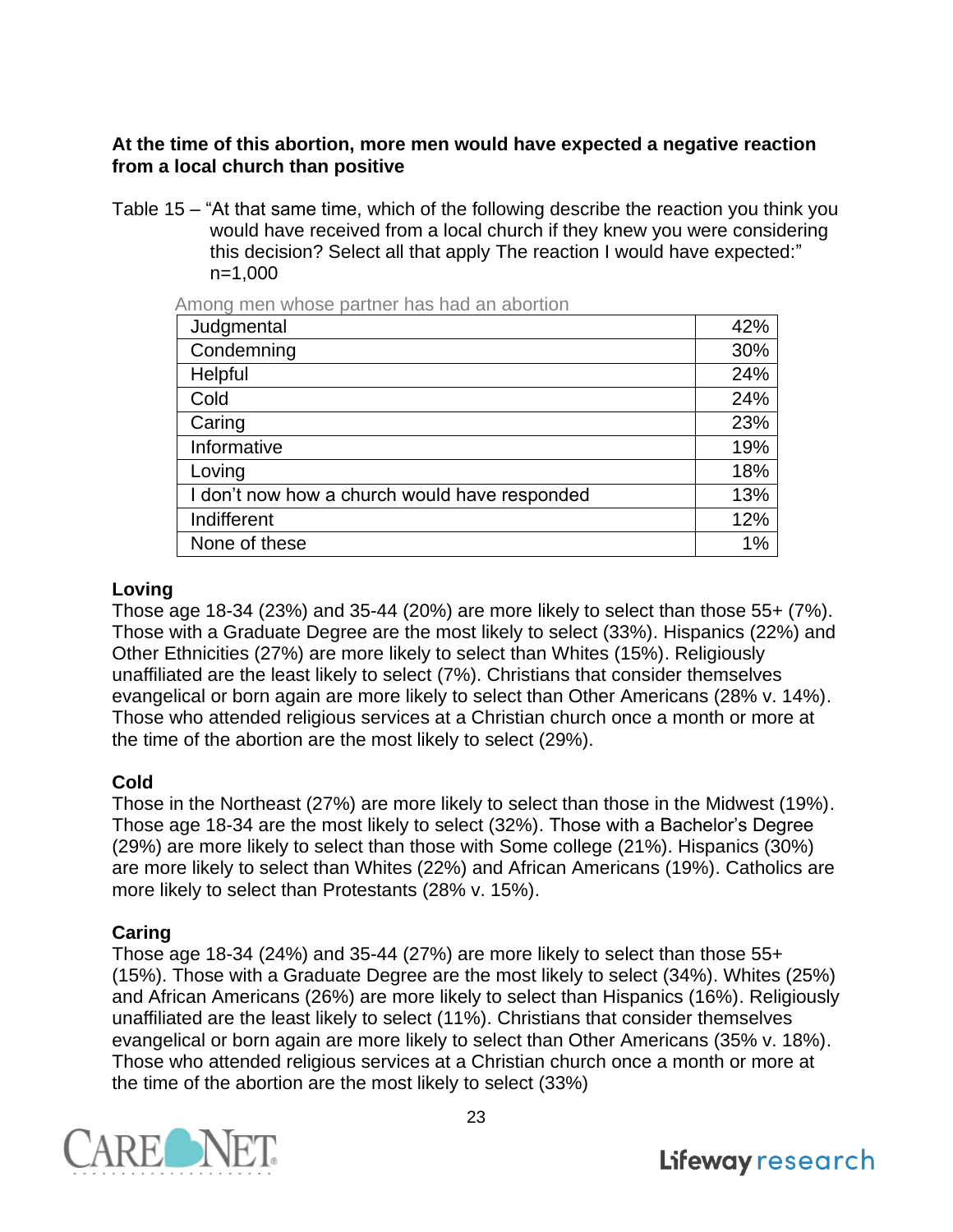#### **Judgmental**

Those age 45-54 (51%) are more likely to select than those 35-44 (39%). Those who are High School Graduates or less (46%) or with a Bachelor's Degree (45%) are more likely to select than those with a Graduate Degree (33%). Religiously unaffiliated are the most likely to select (49%). Christians that consider themselves evangelical or born again are less likely to select than Other Americans (30% v. 47%). Those who attended religious services at a Christian church once a month or more at the time of the abortion are the least likely to select (35%).

#### **Condemning**

Whites (32%) and Hispanics (35%) are more likely to select than African Americans (22%). Religiously unaffiliated (35%) are more likely to select than Other Religions (22%). Christians that consider themselves evangelical or born again are less likely to select than Other Americans (26% v. 33%). Those who attended religious services at a Christian church once a month or more at the time of the abortion are the least likely to select (26%).

#### **Helpful**

Those age 18-34 (25%) and 35-44 (31%) are more likely to select than those 55+ (12%). Those with a Graduate Degree are the most likely to select (40%). African Americans (30%) are more likely to select than Hispanics (21%). Religiously unaffiliated are the least likely to select (9%). Christians that consider themselves evangelical or born again are more likely to select than Other Americans (39% v. 18%). Those who attended religious services at a Christian church once a month or more at the time of the abortion are the most likely to select (36%).

#### **Informative**

Those age 18-34 (23%) and 35-44 (20%) are more likely to select than those 55+ (8%). Those with a Graduate Degree are the most likely to select (36%). Religiously unaffiliated are the least likely to select (8%). Christians that consider themselves evangelical or born again are more likely to select than Other Americans (28% v. 15%). Those who attended religious services at a Christian church once a month or more at the time of the abortion are the most likely to select (30%).

#### **Indifferent**

Those age 18-34 (16%) and 35-44 (14%) are more likely to select than those 45-54 (7%) and 55+ (3%). Those with a Graduate Degree (18%) are more likely to select than those who are High School Graduates or less (9%). Other Religions are the most likely to select (20%). Christians that consider themselves evangelical or born again are more likely to select than Other Americans (18% v. 9%). Those who never attended religious services at a Christian church at the time of the abortion are the least likely to select  $(6%)$ .

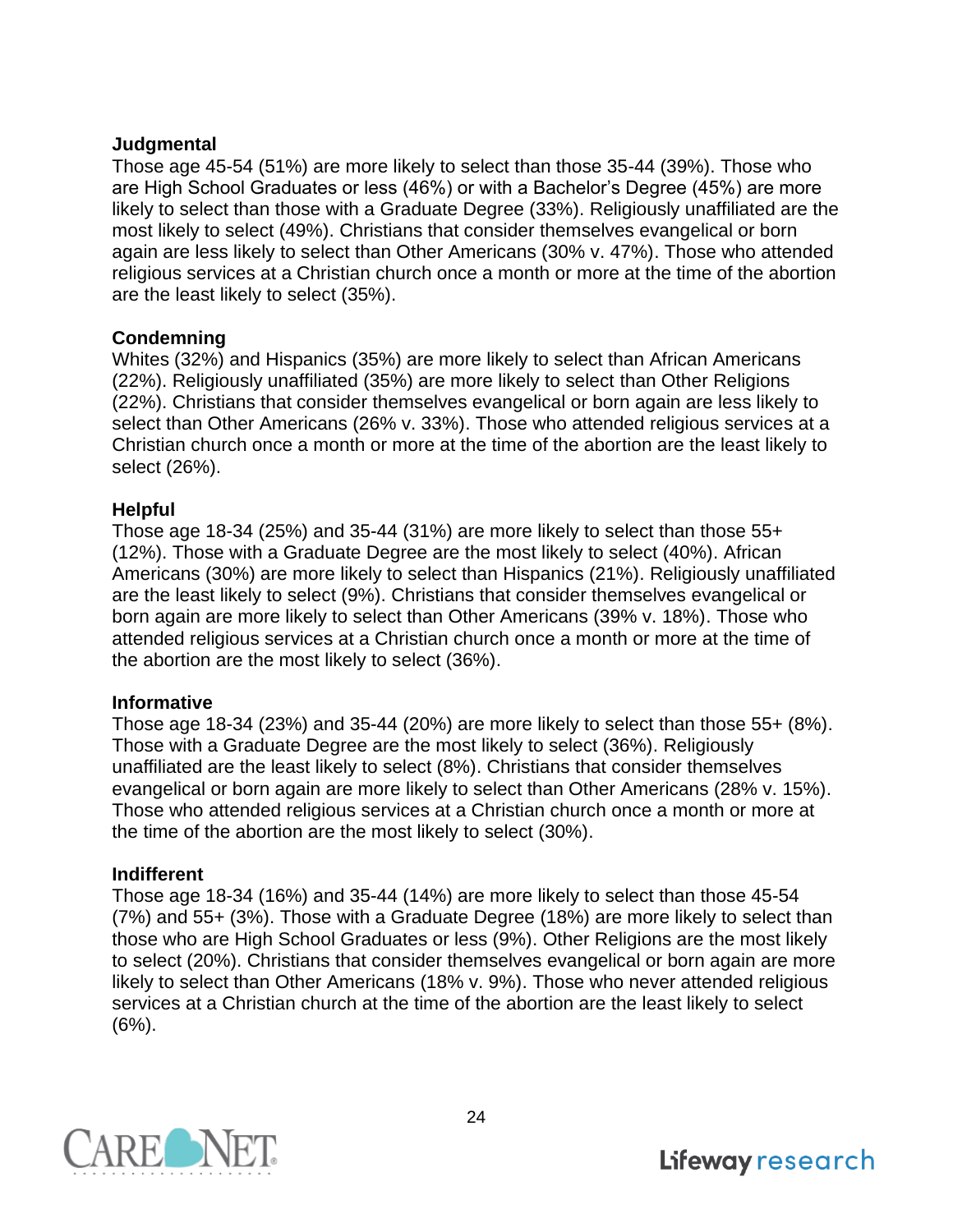#### **I don't know how a church would have responded**

Those age 55+ are the most likely to select (30%). Those with Some college are the most likely to select (20%). Hispanics are the least likely to select (6%). Religiously unaffiliated (23%) are more likely to select than Christians (9%). Protestants are more likely to select than Catholics (14% v. 7%). Christians that consider themselves evangelical or born again are less likely to select than Other Americans (8% v. 16%). Those who never attended religious services at a Christian church at the time of the abortion are the most likely to select (26%).

#### **70% say that their partner or spouse has had only one abortion**

Table 16 – "In total, how many abortions has a partner or spouse of yours had in which you had made her pregnant? Select One*"* n=994

| ווטווער וווסוו 11טווואט ספטוווט ווסווו ווטווור |     |
|------------------------------------------------|-----|
| One                                            | 70% |
| $Two - Four$                                   | 21% |
| Five or more                                   | 6%  |
| Don't know                                     | 3%  |

Among men whose partner has had an abortion

Those in the West (9%) are more likely to select "Five or more" than those in the Midwest (3%). Those age 55+ (75%) are more likely to select "One" than those 18-34 (66%). Those with Some college (73%) or a Bachelor's Degree (75%) are more likely to select "One" than those with a Graduate Degree (63%). Whites (74%) are more likely to select "One" than African Americans (65%) and Hispanics (64%). Religiously unaffiliated are the most likely to select "One" (78%). Christians that consider themselves evangelical or born again are more likely to select "Two – Four" than Other Americans (28% v. 18%). Christians who attend a worship service once a month or more are less likely to select "One" than Other Americans (65% v. 72%).

#### **Among men that were not attending church at the first abortion and whose partner had additional abortions, 30% say they were attending a Christian church once a month or more at the time of a subsequent abortion**

Table 17 – "Were you attending a Christian church once a month or more at the time of any of these abortions? Select one*"* n=117

Among men who attended church less than once a month at the time of the first abortion and whose partner(s) have had more than one abortion

| וושורו של שהורי שהוויש ונושונה שיוויות שהוויטיונית בשונה השונה השיש ששירותי והוויטיונים שהוויטיונים והוויטיוני |     |
|----------------------------------------------------------------------------------------------------------------|-----|
| Yes                                                                                                            | 30% |
| No                                                                                                             | 67% |
| Don't know                                                                                                     | 3%  |

No significant differences

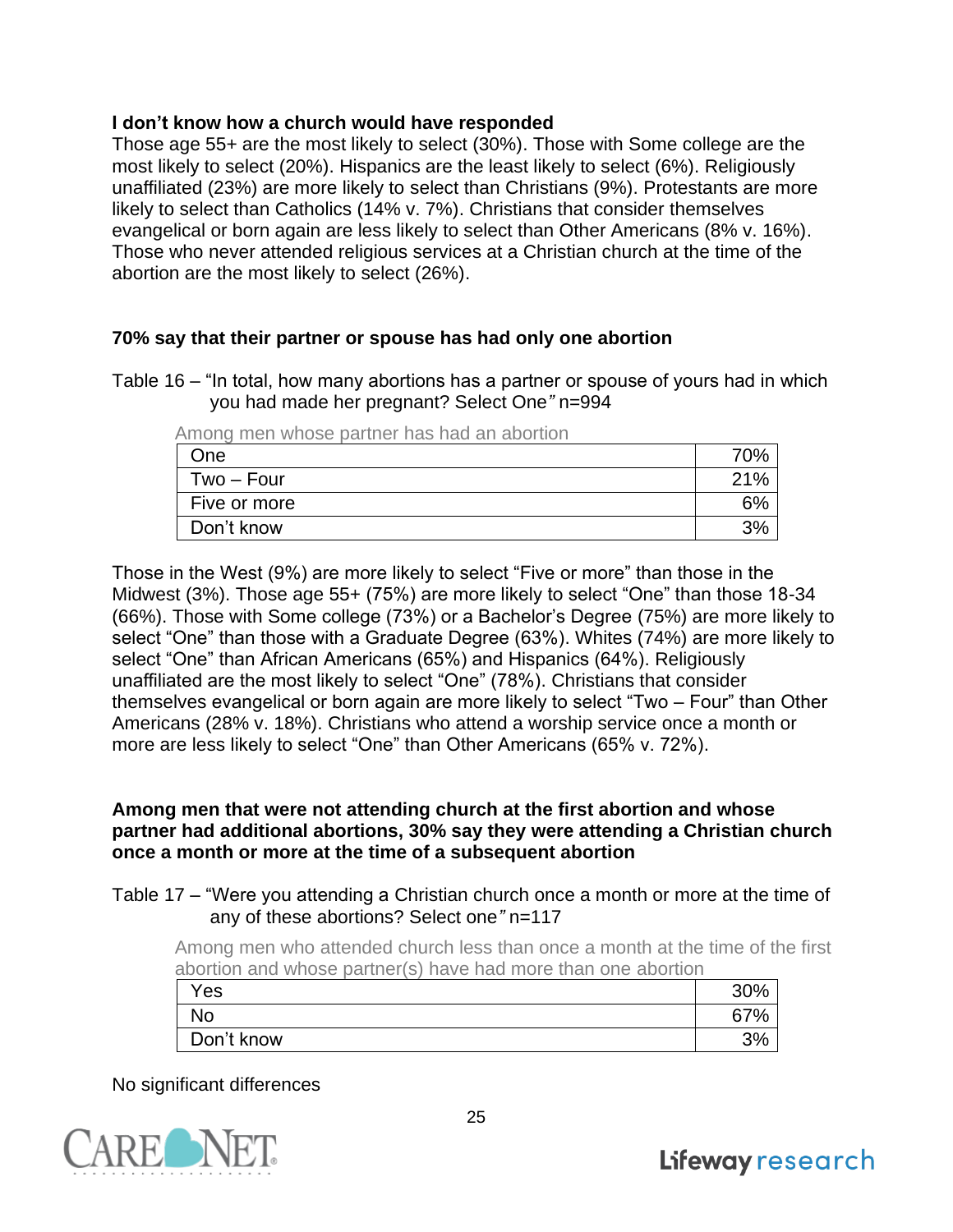# **Perceptions of Pastors and the Church**

#### **64% believe someone can talk to a pastor about abortion confidentially**

Table 18 – "One can talk with a pastor about abortion confidentially.*"* n=994

Among men whose partner has had an abortion

| Strongly agree    | 30% |
|-------------------|-----|
| Somewhat agree    | 35% |
| Somewhat disagree | 13% |
| Strongly disagree | 14% |
| Don't know        | 9%  |

Those age 18-34 are the most likely to Disagree (32%). Those with a Graduate Degree are the most likely to Agree (80%). Other Ethnicities are the most likely to Disagree (45%). Christians are the most likely to Agree (72%). Christians that consider themselves evangelical or born again are more likely to Agree than Other Americans (82% v. 57%). Christians who attend a worship service once a month or more are more likely to Agree than Other Americans (79% v. 58%).

#### **54% believe that pastors' teachings on forgiveness don't seem to apply to terminated pregnancies/abortion**

Table 19 – "Pastors' teachings on forgiveness don't seem to apply to terminated pregnancies/abortion.*"* n=997

| Strongly agree    | <b>23%</b> |
|-------------------|------------|
| Somewhat agree    | 30%        |
| Somewhat disagree | 15%        |
| Strongly disagree | 12%        |
| Don't know        | 19%        |
|                   |            |

Among men whose partner has had an abortion

Those in the West (57%) are more likely to Agree than those in the Midwest (48%). Those age 18-34 (63%) and 35-44 (53%) are the most likely to Agree than those age 45-54 (40%) and 55+ (40%). Those with a Graduate Degree are the most likely to Agree (71%). Christians are the most likely to Disagree (31%). Religiously unaffiliated are the most likely to answer Not sure (30%). Catholics are more likely to Agree than Protestants (60% v. 44%). Christians that consider themselves evangelical or born again are more likely to Agree than Other Americans (60% v. 51%). Christians who attend a worship service once a month or more are more likely to Agree than Other Americans (61% v. 50%).

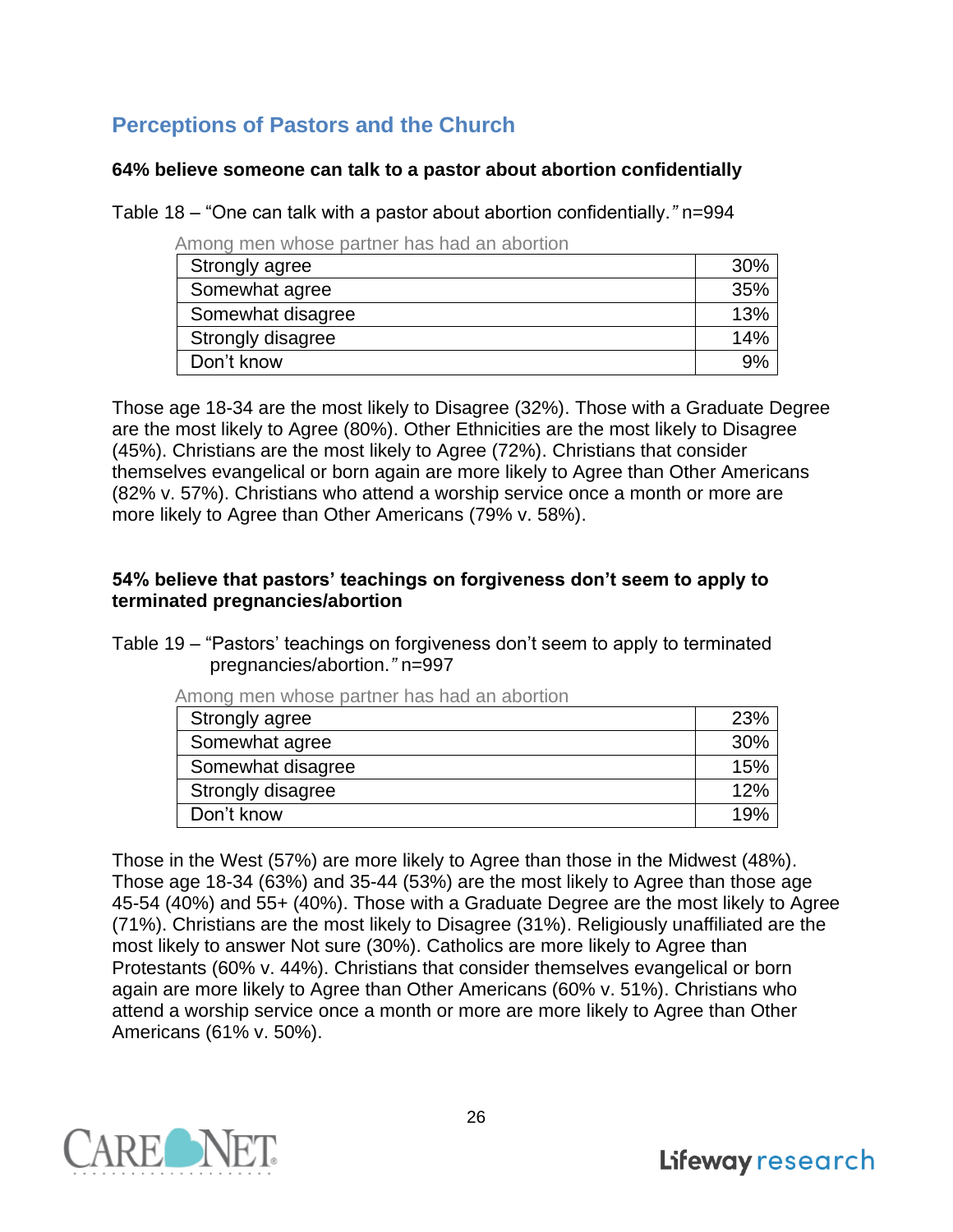#### **53% say that pastors are sensitive to the pressures a man faces with an unplanned pregnancy**

Table 20 – "Pastors are sensitive to the pressures a man faces with an unplanned pregnancy.*"* n=999

| Among men whose partner has had an abortion |
|---------------------------------------------|
|---------------------------------------------|

| Strongly agree    | 19% |
|-------------------|-----|
| Somewhat agree    | 34% |
| Somewhat disagree | 17% |
| Strongly disagree | 12% |
| Don't know        |     |

Those age 55+ are the least likely to Agree (33%) and most likely to answer Not sure (38%). Those with a Graduate Degree are the most likely to Agree (73%) Religiously unaffiliated are the least likely to Agree (33%) and most likely to answer Not sure (36%). Christians that consider themselves evangelical or born again are more likely to Agree than Other Americans (72% v. 45%). Christians who attend a worship service once a month or more are more likely to Agree than Other Americans (75% v. 43%).

#### **51% believe that pastors teach that God is willing to forgive past abortion decisions**

Table 21 – "Pastors teach that God is willing to forgive past abortion decisions." n=1,000

| MINING INCIT WINDOW PUBLIC HIGH HOW ON ONOTHOLD |     |
|-------------------------------------------------|-----|
| Strongly agree                                  | 21% |
| Somewhat agree                                  | 30% |
| Somewhat disagree                               | 16% |
| Strongly disagree                               | 13% |
| Don't know                                      | 20% |

Among men whose partner has had an abortion

Those age 55+ are the least likely to Agree (35%) and most likely to answer Not sure (37%). Those with a Graduate Degree are the most likely to Agree (71%). Religiously unaffiliated are the least likely to Agree (25%) and the most likely at answer Not sure (41%). Christians that consider themselves evangelical or born again are more likely to Agree than Other Americans (73% v. 42%). Christians who attend a worship service once a month or more are more likely to Agree than Other Americans (74% v. 41%).

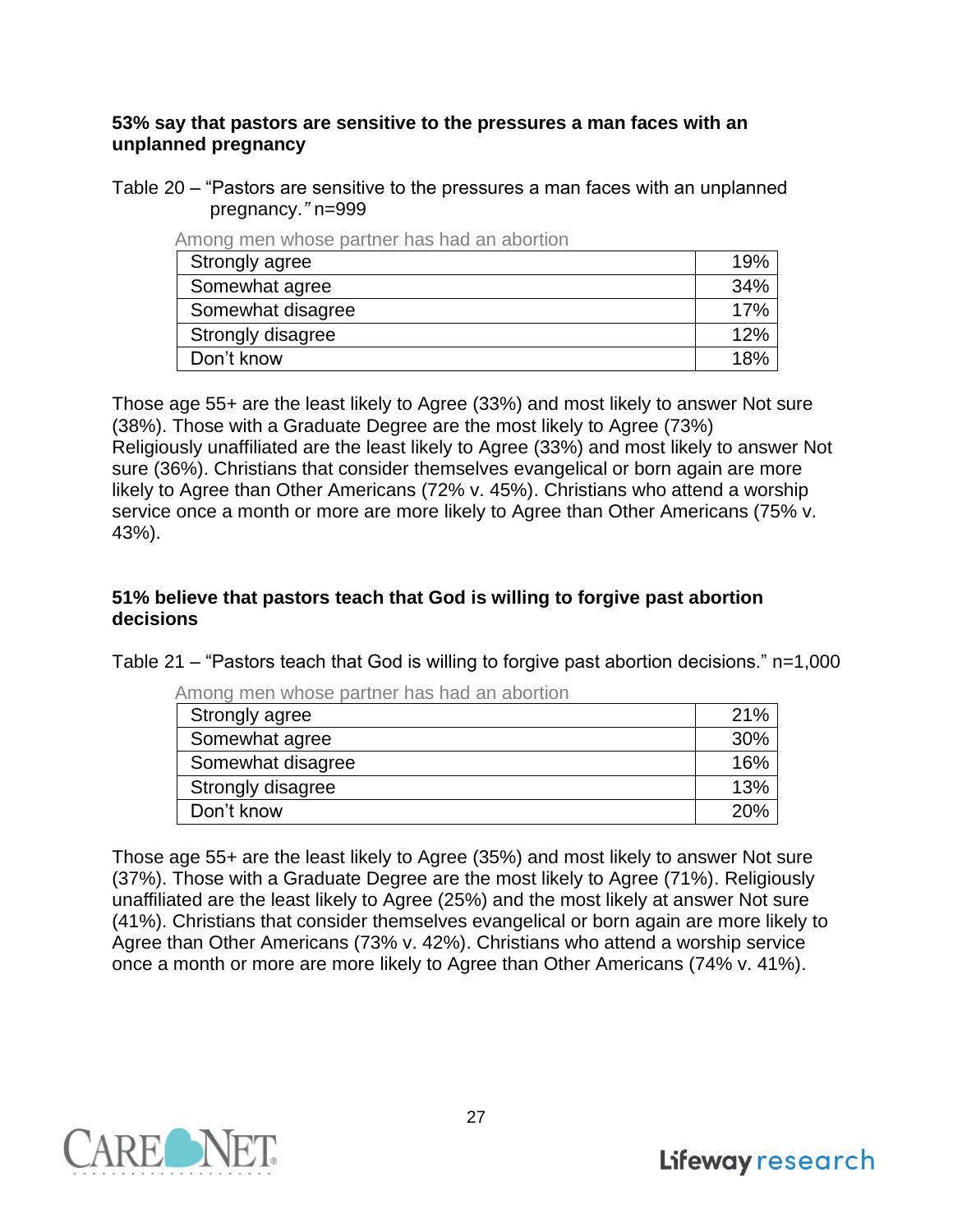#### **52% say that churches are a safe place to talk about pregnancy options including parenting, abortion, and adoption**

Table 22 – "Churches are a safe place to talk about pregnancy options including parenting, abortion, and adoption.*"* n=998

| ATTUNY TITEN WITOSE DALINEL HAS HAU AN ADOLION |     |
|------------------------------------------------|-----|
| Strongly agree                                 | 21% |
| Somewhat agree                                 | 31% |
| Somewhat disagree                              | 19% |
| Strongly disagree                              | 19% |
| Don't know                                     | 10% |

Among men whose partner has had an abortion

Those age 35-44 (56%) are more likely to Agree than those 55+ (43%). Those with a Graduate Degree are the most likely to Agree (70%). Whites (54%) and African Americans (54%) are more likely to Agree than Other Ethnicities (39%). Christians are the most likely to Agree (62%). Religiously unaffiliated are the most likely to Disagree (56%). Christians that consider themselves evangelical or born again are more likely to Agree than Other Americans (75% v. 42%). Christians who attend a worship service once a month or more are more likely to Agree than Other Americans (72% v. 43%).

#### **57% say that churches over simply decisions about pregnancy options**

Table 23 – "Churches over-simplify decisions about pregnancy options." n=998

Among men whose partner has had an abortion

| Strongly agree    | 22% |
|-------------------|-----|
| Somewhat agree    | 35% |
| Somewhat disagree | 17% |
| Strongly disagree | 11% |
| Don't know        | 15% |

Those age 18-34 (62%) and 35-44 (60%) are more likely to Agree than those 55+ (45%). Those with a Graduate Degree are the most likely to Agree (74%). Those with Some college are the least likely to Agree (44%). Hispanics (32%) are more likely to Disagree than Whites (25%). Christians (31%) are more likely to Disagree than Religiously unaffiliated (20%). Christians that consider themselves evangelical or born again are more likely to Agree than Other Americans (64% v. 54%). Christians who attend a worship service once a month or more are more likely to Agree than Other Americans (66% v. 53%).

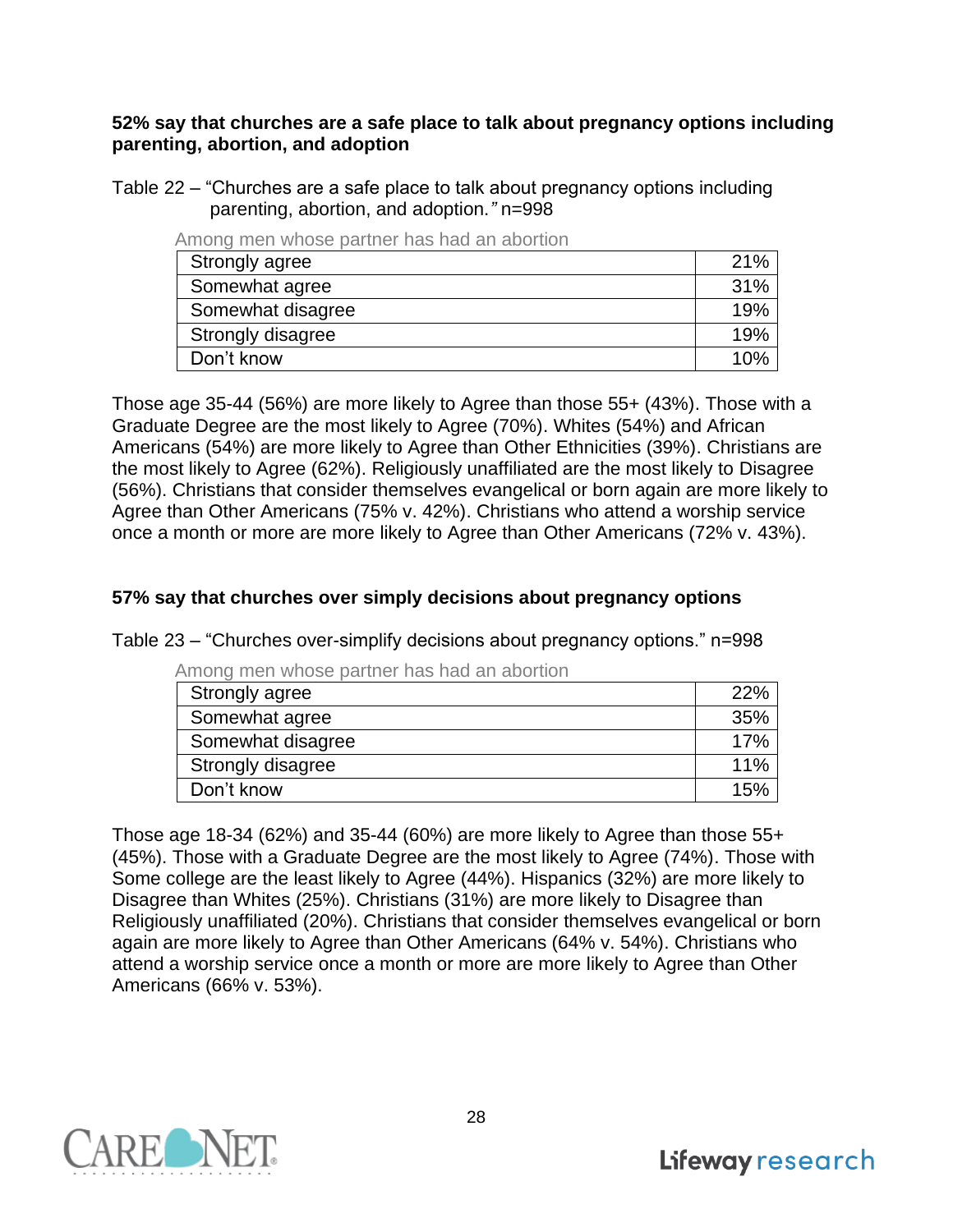**62% believe that churches are prepared to provide support to couples who choose to keep a child resulting from an unplanned pregnancy**

Table 24 – "Churches are prepared to provide material, emotional, and spiritual support to couples who choose to keep a child resulting from an unplanned pregnancy." n=999

Among men whose partner has had an abortion

| Strongly agree    | 26% |
|-------------------|-----|
| Somewhat agree    | 36% |
| Somewhat disagree | 13% |
| Strongly disagree | 12% |
| Don't know        | 13% |

Those age 18-34 (29%) are more likely to Disagree than those 35-44 (21%). Those with a Graduate Degree are the most likely to Agree (76%). Other Ethnicities (35%) are more likely to Disagree than Whites (23%). Religiously unaffiliated (31%) are more likely to Disagree than Christians (22%). Christians that consider themselves evangelical or born again are more likely to Agree than Other Americans (80% v. 54%). Christians who attend a worship service once a month or more are more likely to Agree than Other Americans (79% v. 54%).

#### **72% believe church members judge unmarried couples who are pregnant**

Table 25 – "Church members judge unmarried couples who are pregnant." n=997

| Among men whose partner has had an abortion |     |
|---------------------------------------------|-----|
| Strongly agree                              | 33% |
| Somewhat agree                              | 39% |
| Somewhat disagree                           | 14% |
| Strongly disagree                           | 6%  |
| Don't know                                  | 8%  |

Among men whose partner has had an abortion

Those age 18-34 (23%) and 35-44 (21%) are more likely to Disagree than those 55+ (13%). Those who are High School Graduates or less (73%) or with a Bachelor's Degree (75%) are more likely to Agree than those with Some college (65%). Hispanics (26%) are more likely to Disagree than Whites (17%). Religiously unaffiliated (79%) are more likely to Agree than Christians (69%). Christians that consider themselves evangelical or born again are more likely to Disagree than Other Americans (26% v. 18%). Christians who attend a worship service once a month or more are more likely to Disagree than Other Americans (25% v. 18%).

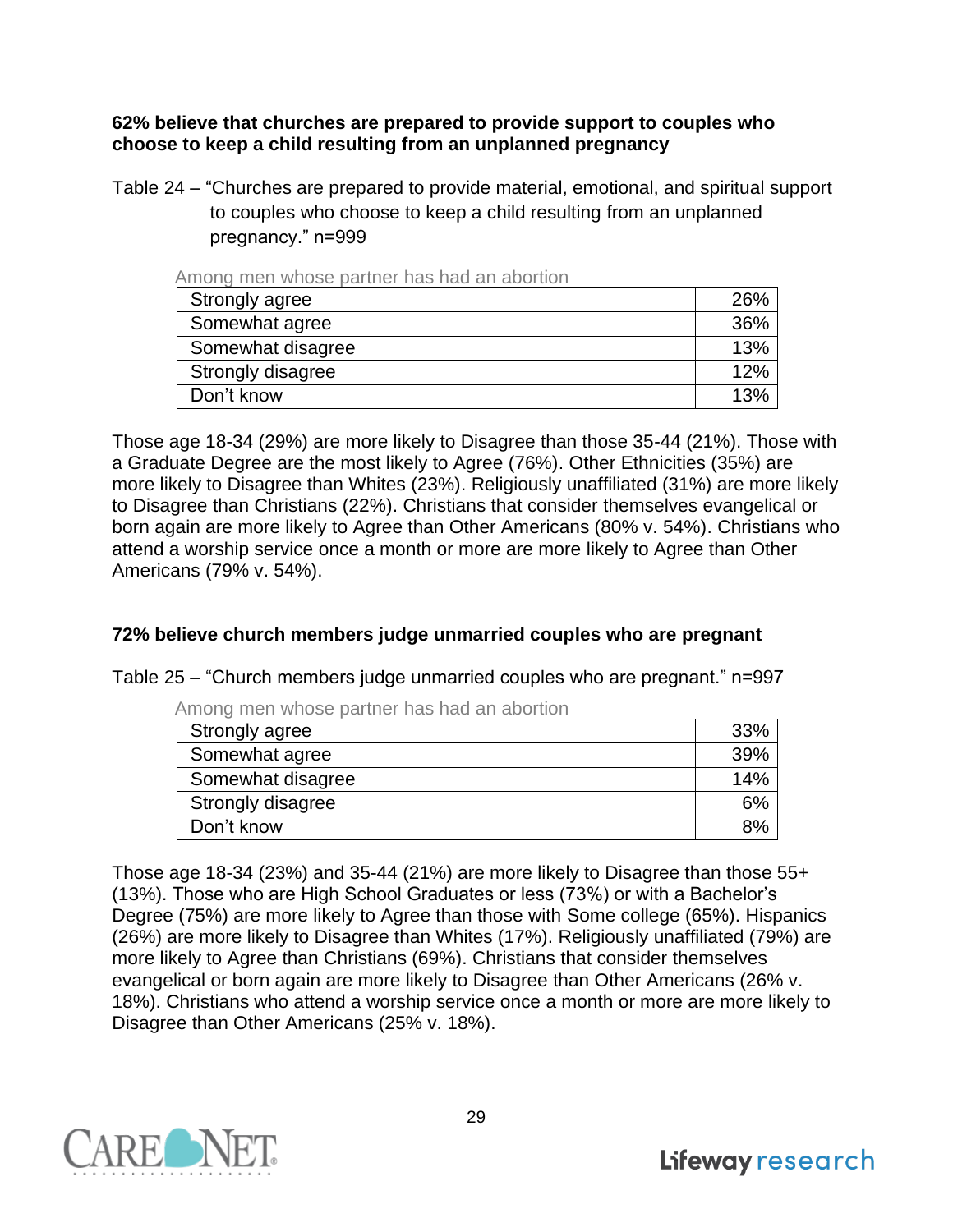#### **49% say they would not recommend someone discuss an unplanned pregnancy decision with someone at a local church**

Table 26 – "If someone close to you had an unplanned pregnancy, would you recommend they discuss the decision with someone at a local church?" n=992

| Among men whose partner has had an abortion |     |
|---------------------------------------------|-----|
| Yes                                         | 36% |
| <b>No</b>                                   | 49% |
| Don't know                                  | 15% |

Those age 55+ (58%) are more likely to select "No" than those 18-34 (45%) and 35-44 (47%). Those with a Graduate Degree are the most likely to select "Yes" (60%). Religiously unaffiliated are more likely to select "No" (77%). Catholics are more likely to select "Yes" than Protestants (48% v. 39%). Christians that consider themselves evangelical or born again are more likely to select "Yes" than Other Americans (64% v. 24%). Christians who attend a worship service once a month or more are more likely to select "Yes" than Other Americans (63% v. 24%).

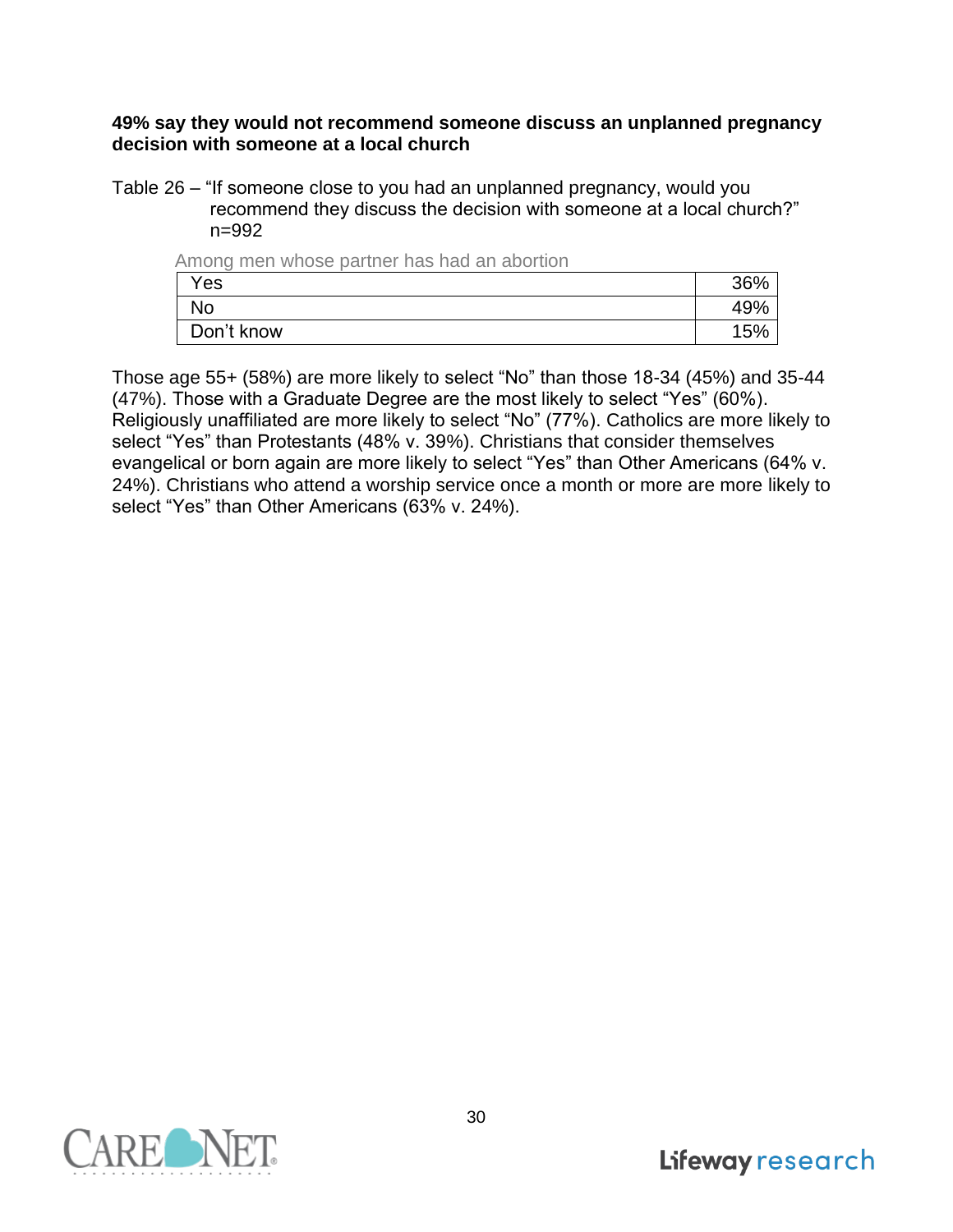## **Current Religious Preference**

#### **68% of men whose partner/ spouse has had an abortion indicate their religious preference is Christian**

Table 27 – "What is your religious preference? Select one*"* n=1,000

| Among men whose partner has had an abortion |     |
|---------------------------------------------|-----|
| <b>Christian Catholic</b>                   | 36% |
| <b>Christian Protestant</b>                 | 17% |
| <b>Christian Non-denominational</b>         | 10% |
| <b>Christian Orthodox</b>                   | 5%  |
| Jewish                                      | 2%  |
| <b>Muslim</b>                               | 2%  |
| <b>Atheist</b>                              | 7%  |
| Agnostic                                    | 6%  |
| No preference                               | 10% |

#### **29% of Protestant men whose partner/ spouse has had an abortion indicate are Baptist**

#### Table 28 – "What specific denomination or affiliation do you prefer? Select one*"* n=172

Among men whose religious preference is Protestant (including Adventist, Baptist, Church of Christ, Church of God, Episcopal, Lutheran, Methodist, Presbyterian, etc.)

| African Methodist Episcopal (AME) or AME Zion | 3%  |
|-----------------------------------------------|-----|
| <b>Baptist</b>                                | 29% |
| <b>Christian &amp; Missionary Alliance</b>    | 3%  |
| <b>Christian/Churches of Christ</b>           | 12% |
| Church of God                                 | 5%  |
| Episcopal                                     | 3%  |
| <b>Evangelical Free</b>                       | 3%  |
| Lutheran                                      | 8%  |
| Methodist                                     | 7%  |
| Pentecostal/charismatic/Word/Full Gospel      | 5%  |
| Presbyterian                                  | 4%  |
| None/ no particular preference                | 4%  |

Anglican, Apostolic, Seventh Day Adventist 2%. Assemblies of God, Calvary Chapel, Christian Methodist Episcopal, Church of God in Christ, Nazarene, Reformed/Dutch Reformed/Christian Reformed 1%. Foursquare Gospel <1%

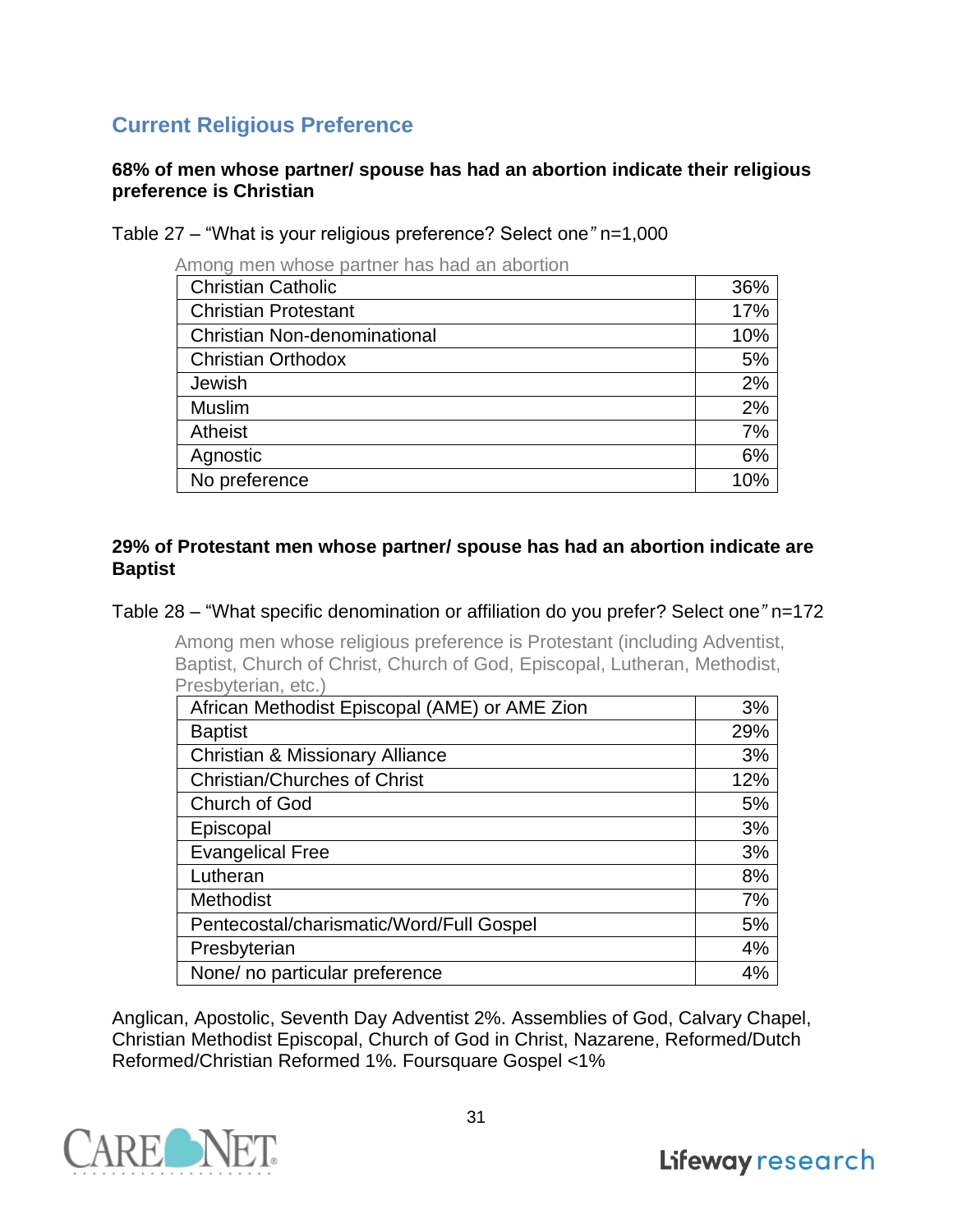**66% of Christian men whose partner has had an abortion say they currently attend religious services at a Christian church at least once a month** 

Table 29 – "At the beginning of 2020 (before COVID-19) how often were you attending religious services at a Christian church? Select one" n=668

| iliuliy ilibii wilust yahiitti ilas ilau ali ayutuuli |     |
|-------------------------------------------------------|-----|
| More than once a week                                 | 16% |
| About once a week                                     | 32% |
| Once or twice a month                                 | 19% |
| Only on religious holidays                            | 10% |
| Rarely                                                | 15% |
| <b>Never</b>                                          | 8%  |
| Don't know                                            | 1%> |

Among men whose partner has had an abortion

#### **45% of churchgoers say nobody at their church knows their partner/spouse had an abortion**

#### Table 30 – "Does anyone at your church know that your partner/spouse had an abortion?" n=459

Among men whose partner has had an abortion and who attend a Christian church once a month or more

| Yes        |     |
|------------|-----|
| No         | 45% |
| Don't know | 9%  |

Those age 55+ are the most likely to select "No" (68%). Those with Some college are the least likely to select "Yes" (31%). Catholics are more likely to select "Yes" than Protestants (52% v. 36%). Christians that consider themselves evangelical or born again are more likely to select "Yes" than Other Americans (63% v. 29%). Christians who attend a worship service once a month or more are more likely to select "Yes" than those who attend less often (53% v. 34%).